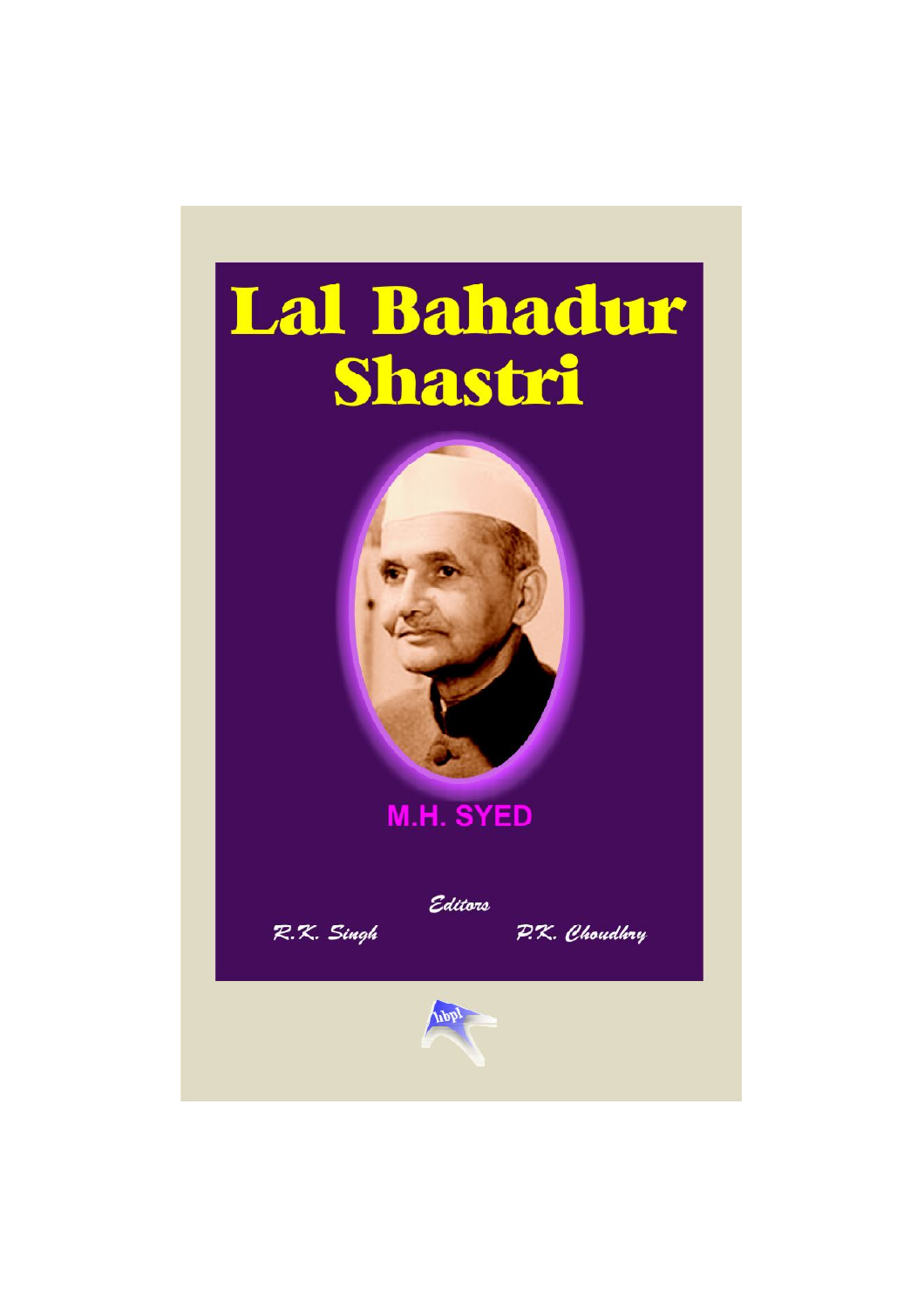

# **Birth and Early Days**

India's second Prime Minister Lal Bahadur Shastri popularly known as Shastriji was born on October 2, 1904 in Uttar Pradesh at a place known as Mughal Sarai, a very well known city. Lal Bahadur's father, Shri Sharda Prasad Shrivastva was a school teacher. His mother Ram Dulari Devi was the proud daughter of this country, who gave birth to this great son who rose to the highest position and led the country on the principles cherished by Gandhiji and Jawaharlal Nehru. Interestingly, Lal Bahadur's birthday falls on the same day as that of his mentor Mahatma Gandhi. Unfortunately, Lal Bahadur could not have the love and affection of his father since he died prematurely when Lal Bahadur was only one and a half years old.

# **Fatherless Child**

His parents Sharda Prasad and Ram Dulari Devi were agriculturists. Shrivastava was part of Lal Bahadur's name. He dropped that part indicating his caste, when he grew up. He did not like such indications of caste. Lal Bahadur's father, a poor teacher at first, became a clerk in the Revenue Office at Allahabad. Here, too, he earned very little. But, even though he was poor,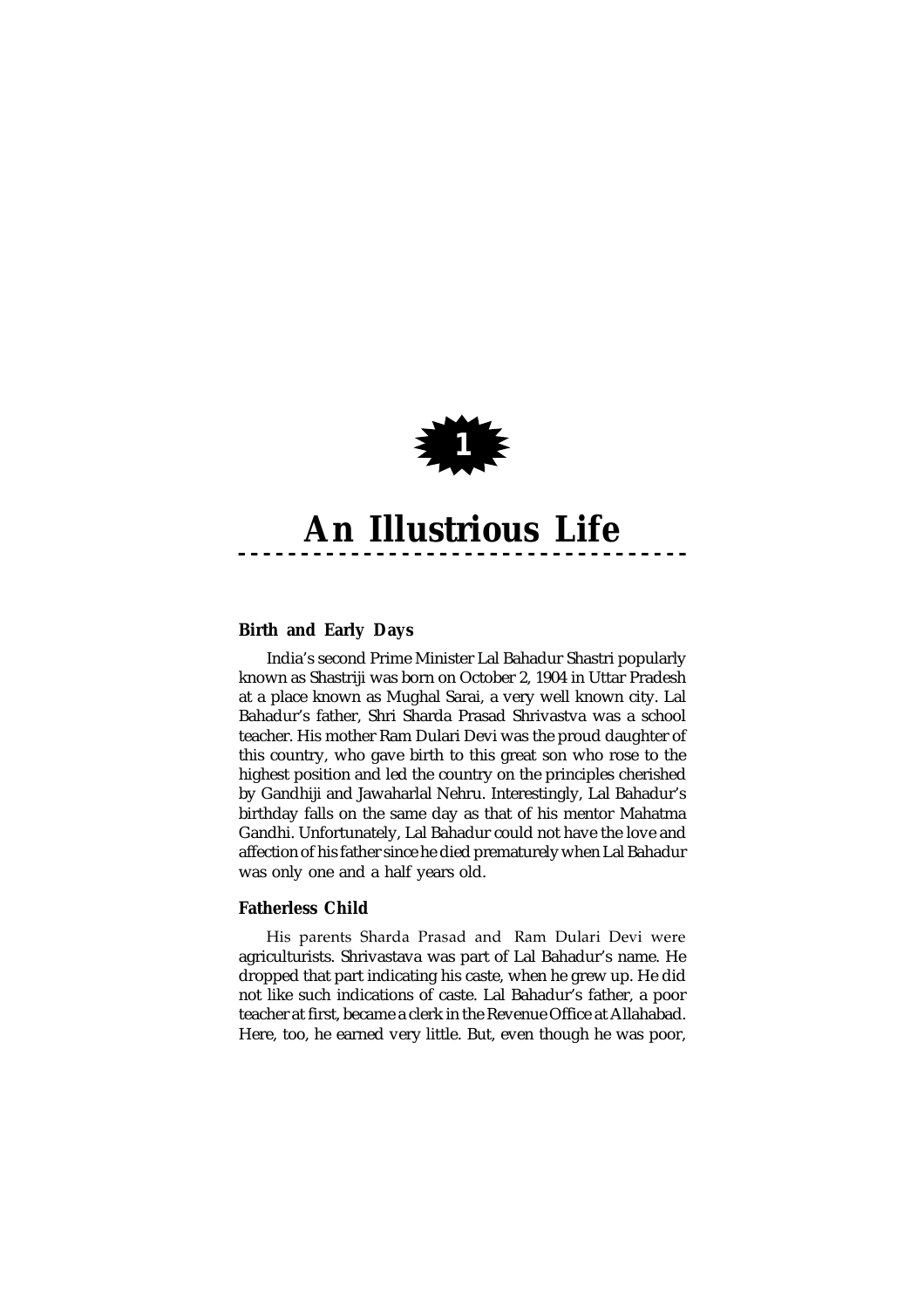he never accepted bribes. He lived a life of honesty and integrity. Sharda Prasad died when Lal Bahadur was only a year old. Ram Dulari Devi felt as though the skies had come down on her. Her father gave shelter to her and her three children, a boy and two girls.

### **Loving Grandfather**

Lal Bahadur's grandfather Hazari Lal's family was very large. His brothers, their wives and children, besides his own children and grand children, lived under the same roof. It was a small world in itself and Hazari Lal was the fountain of love and affection to all of them. He looked after every one in the family with love. He was especially fond of little Lal Bahadur. He always affectionately called him 'Nanhe' which means 'tiny'.

An interesting incident took place when Lal Bahadur was only three months old. The mother went to bathe in the holy Ganga with her child. In the milling crowd at the bathing ghat she lost her child. The child had slipped from his mother's arms into a cowherd's basket. The cowherd had no children, So he took the child as a gift from God and celebrated the event with great joy.

The mother was lost in grief. A complaint was lodged with the police. They traced the child. The foster parents wept bitterly to give back the child. Lal Bahadur, who was destined to govern the country, narrowly missed the 'good fortune' of becoming a cowherd.

Lal Bahadur stayed at his grandfather's house till he was ten. By that time he had passed the sixth standard examination. There was no high school in that place. They sent him to Kashi for further education.

# **Early Childhood**

Lal Bahadur's surname "Shastri" did not indicate his caste or community. It was an honorific surname referring to the Shastri course he pursued at the Kashi Vidyapeeth (Varanasi) where he studied. He was born in a Shrivastava (Kayastha) family of minor government officials on 2 October, 1904 at Mughal Sarai, a railway colony about 10 kilometres from Varanasi. His father was a school teacher who died when Lal Bahadur was about two years old so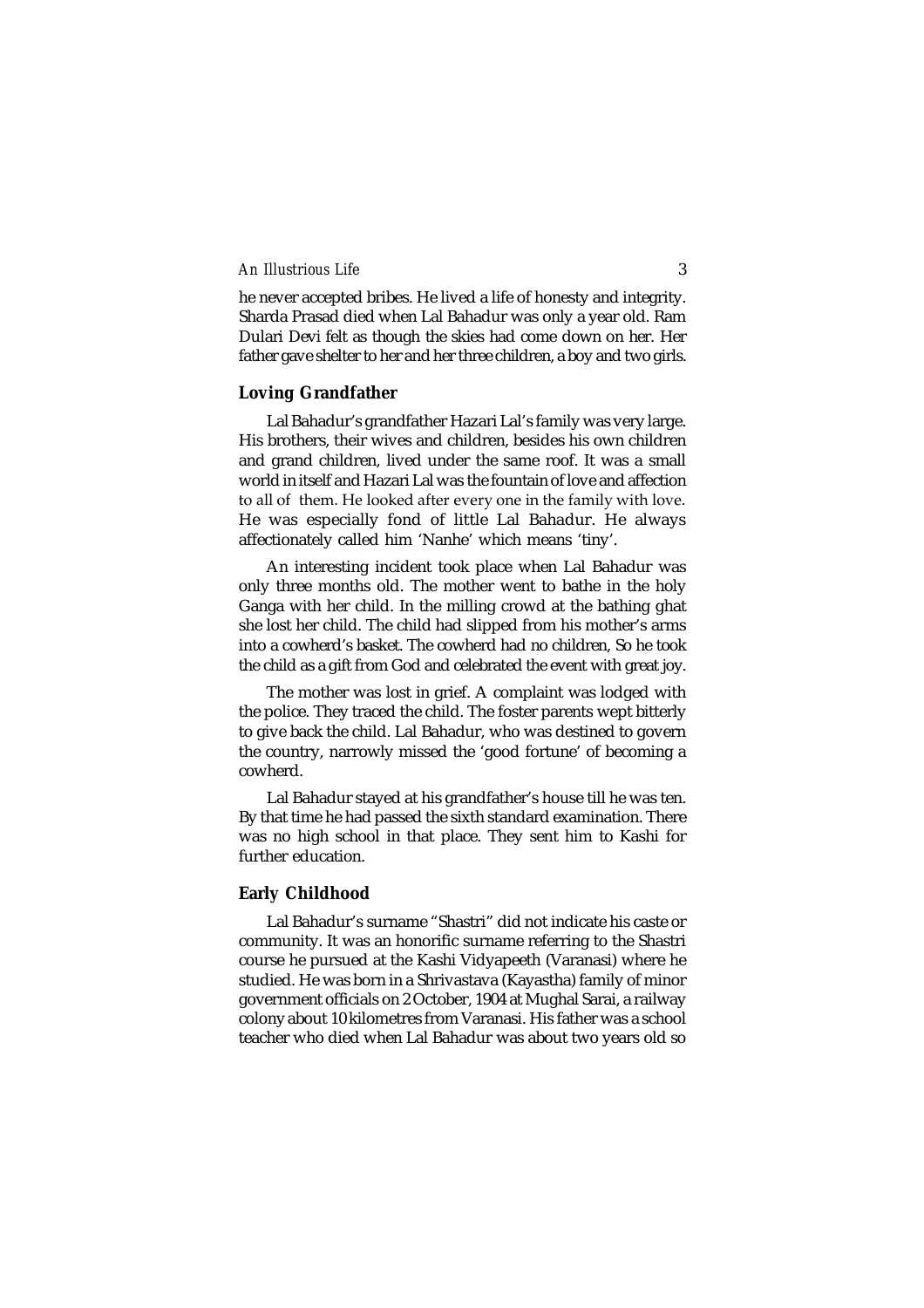that he and his two sisters were brought up by his maternal grandfather. At Varanasi, he joined the Harish Chandra High School in 1914 which he left in 1920 to join the non-cooperation movement started by Gandhi, Krishna, Hutheesingh records an incident of 1920:

At that time he looked about twelve years old with his small frame and round innocent face, but he was full of spirit. Once, when the municipal authorities of Allahabad refused to let us fly our national flag from the pole atop the court house. Shastri dressed himself up in the tent-like robes and hood of a Muslim woman and got through the guards. Then throwing off his disguise, he bounded up the stairs like a chamois and hoisted the flag before any one knew what he was doing.

Shortly after, he joined the Kashi Vidyapeeth in 1922 and passed the Shastri Examination. At Varanasi he came in contact with one Pandit Niskameshwar Mishra who taught him mathematics and roused his interest in philosophy, religion and teachings of Ram Krishna Paramhansa, Vivekananda, and Ram Tirth. He also read some literature on Bertrand Russell, Hegel, Kant and Huxley.

The principal of the Kashi Vidyapeeth, Bhagwan Das imparted to him the principles of humanism. But his personal contacts remained confined to persons such as Kripalani, Sri Prakash and Sampurnanand. Nehru and Gandhi were rather remote, at the time. In 1925, he met Lala Lajpat Rai and joined the Servants of India Society. On his death in 1928 AD. Tandon took over the Society and he shifted to Allahabad, where he got in touch with Nehru and became a Congress worker.

In 1927, he married Lalita Devi of Mirzapur, then 18 years old. They had four sons and two daughters, which he admitted was "not a good example of family planning". His wife rarely appeared in public and never attended official functions. On her husband's tragic death at Tashkent in January 1966, she insisted on visiting the spot where he died seeking Soviet hospitality, to the embarrassment of Mrs. Gandhi. Three years later she issued the fantastic, attention-catching statement that her husband had been poisoned'. By whom and for what reason she never specified but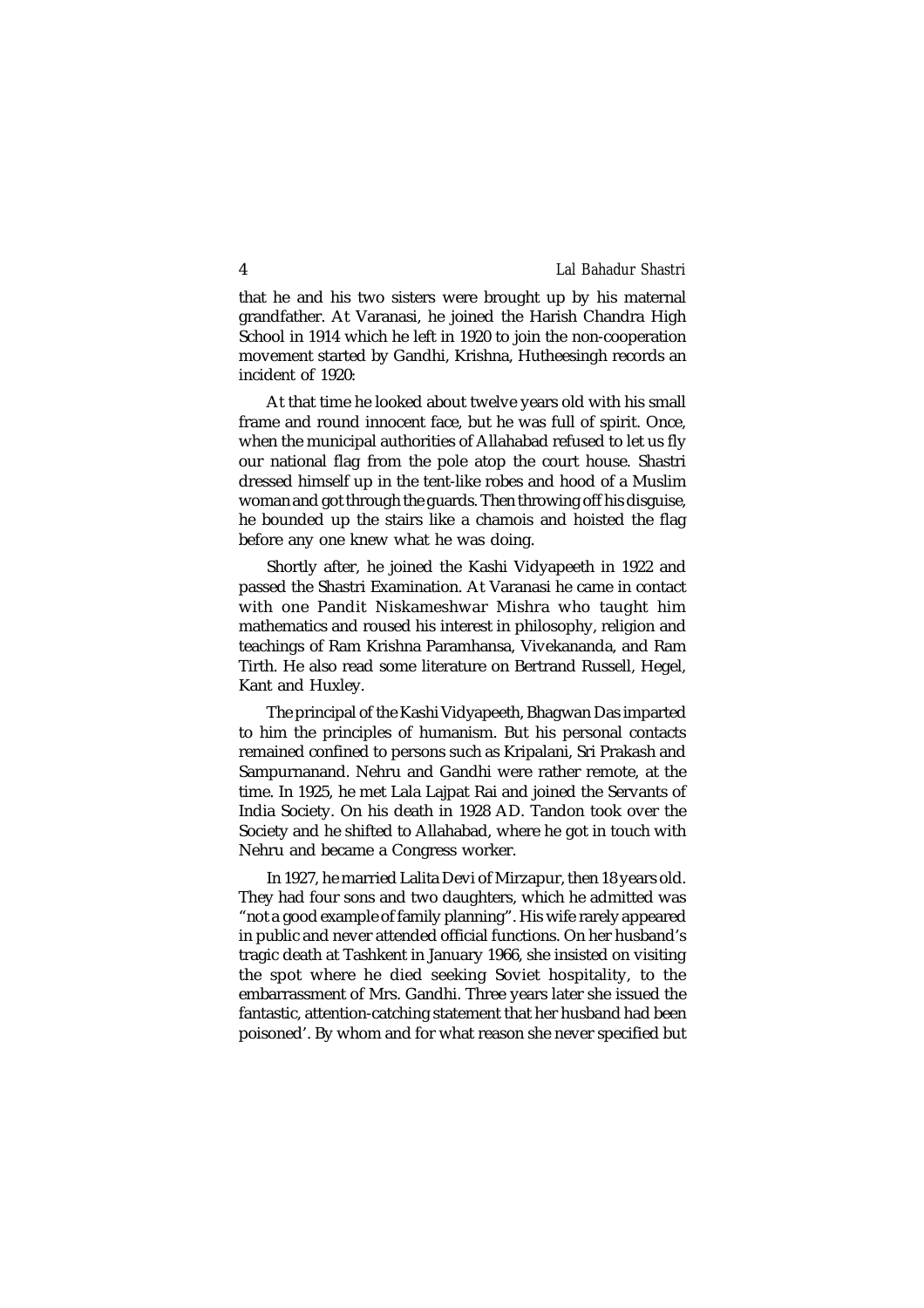she went to repeating purposefully that there were discrepancies in the accounts of several of those present when he died of massive heart attack. These statements sounded eccentric. Nevertheless "a curious if minute coterie has formed which believes that Shastri was murdered, not by the Russians, who had no reasons to kill him nor by the Pakistanis, who had come to terms with him but at the instigation of his Indian political opponents" which is a reminder of a racial memory in India today of a time when the stealthy annihilation by poison of political enemy was more or less commonplace."

The following account of his death is given by the oldest of India's politicians then, Morarji Desai.

During the negotiations that took place at Tashkent, he agreed to return the areas that we had recovered from Pakistan during the war. This created a very bad impression in India and Lal Bahadurji, who had become very popular during the war, became very unpopular as a result. I was told that he talked over the telephone with the members of his family before he got the heart attack. He was informed about the opposition to the Tashkent decision. This information perhaps gave him a shock and he died within an hour and a half after this talk.

#### **Contact with Nehru**

His stay at Allahabad deepened his contacts with Nehru. On December 31, 1929 he joined Nehru and his followers who demanded unconditional independence. In 1930, he joined the Civil Disobedience Movement and was arrested for the first time. He got two and half years' sentence.

Thereafter, he went to jail in 1932, 1941, and 1942, altogether 6 terms in prison totalling seven years. At Allahabad, he was in the same prison with Nehru but they were kept in separate barracks. "We couldn't meet", Shastri said: "but Nehru was very kind about sending books to us." In prison, he spent time in reading, and translated the biography of Madame Curie in Hindi.

In 1930, he became secretary of the Allahabad District Congress Committee and organised the No Rent Campaign in Allahabad district under the guidance of Nehru. In 1935, he was elevated to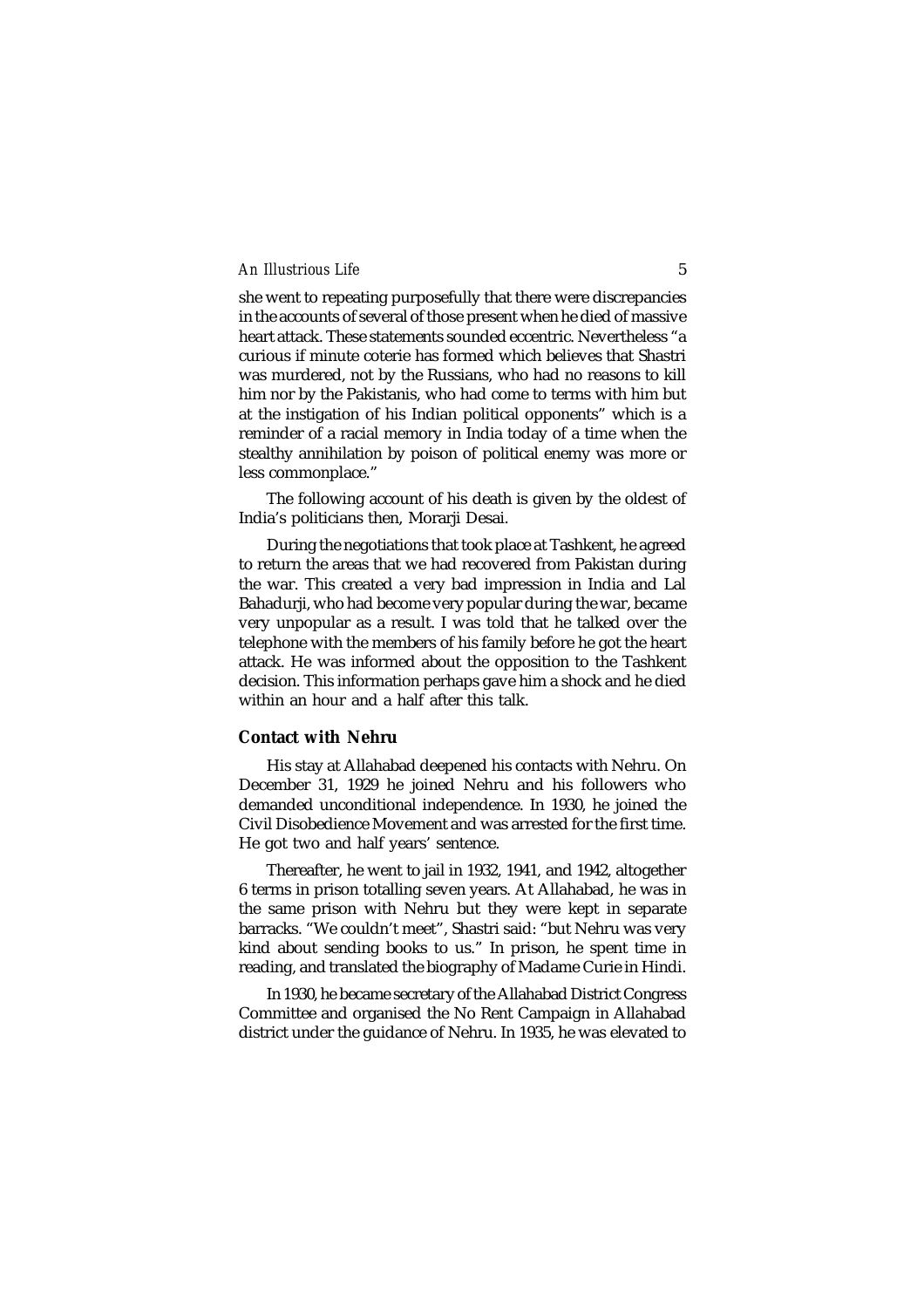the position of the general secretary to the U.P. Congress Committee,<br>then dominated by the Congress heavyweight then dominated by the Congress heavyweight Pandit G.B. Pant in the 1937 elections, he got elected to the U.P. Assembly. In 1940, he participated in the individual satyagraha of Gandhi and got arrested.

In August 1942 came the Quit India movement. The U.P. leaders wanted him to avoid arrest so that he could supervise the agitation.

Mohammad Yunus says:

Someone suddenly got a brain wave that the best way would be to dress him up like a sweeper woman and station him in Anand Bhawan itself. So he wore a skirt, earned a broom and a dupatta to hide his face in the typical style in case the police came for a surprise check. The outfit was replete with a few bangles as well. The memory of that feminine disguise, its low-caste associations, allied above all with memories of the splendour of Anand Bhawan perhaps left a stigma of shame and humiliation on Lal Bahadur's mind. It could partly explain some of his later complexes.

After the war he was re-elected to the U.P. Assembly and was named secretary to the U.P. Parliamentary Board. Alongwith C.B. Gupta whom Galbraith described as "a politician of minute stature-some of five feet high." (same as Shastri), Shastri was appointed as Pant's Parliamentary secretary. It was, therefore, largely to Pant that Shastri owed his entry into the upper echelons of the Congress.

Pant had picked up Shastri because "he was likeable, hardworking, devoted and trustworthy. He was also noncontroversial." Pant relied on him to assess the political impact of measures the state government proposed to take. In 1947, he was given charge of public security in U.P. and became the home minister in charge of police and transport. As the police minister, he asked them that instead of lathis, they should use water-hose to disperse a demonstrating mob.

Following the Tandon-Nehru controversy of 1950-51. Nehru became the Congress president and he called Shastri to Delhi, to organise the Congress campaign in India's first general elections.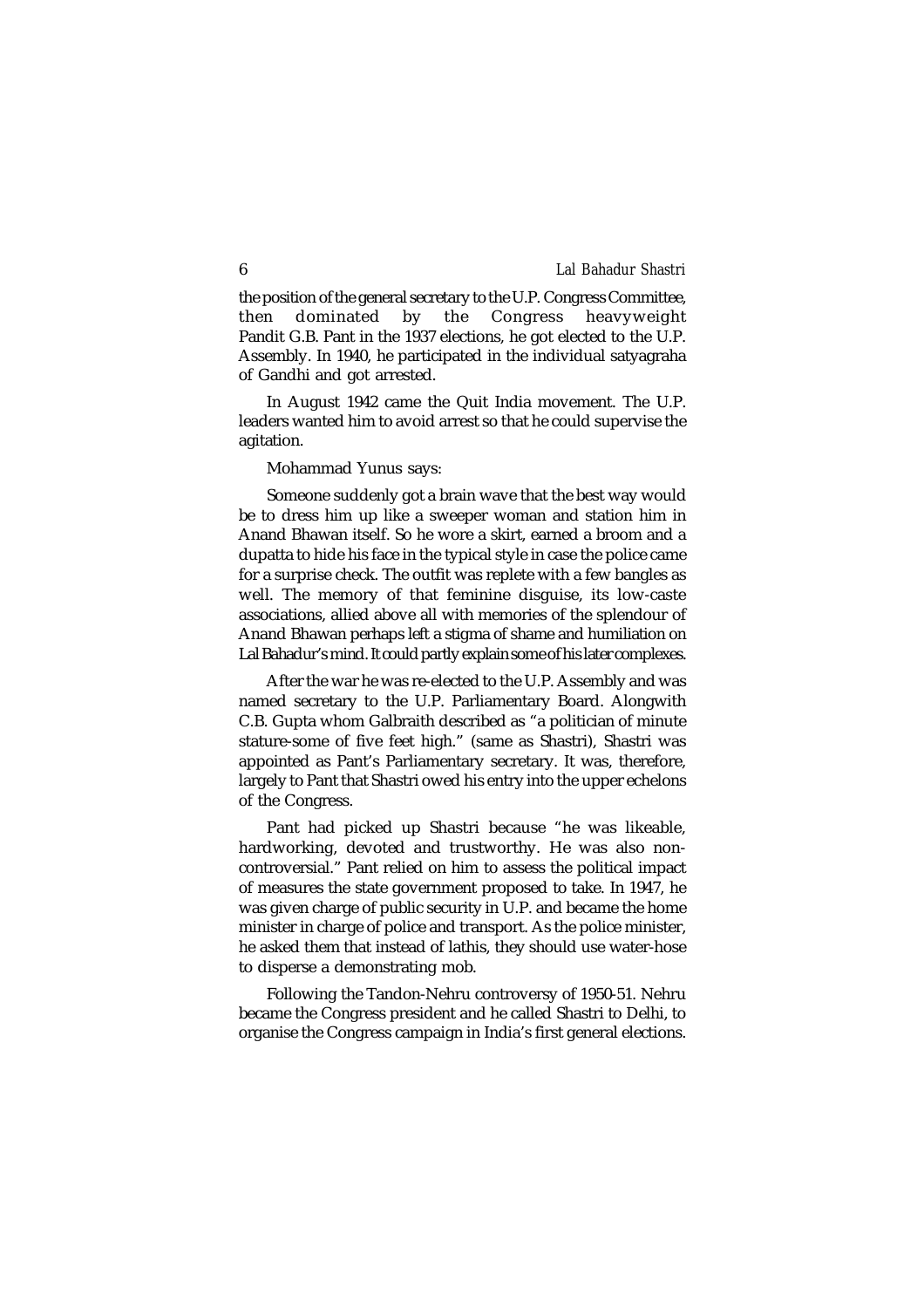He became the Congress general secretary. Throughout the elections, he stayed at Teen Murti House, Nehru's residence, and used the period for cultivating Nehru in order to realise his political ambitions. The landslide Congress victory produced his reward in the form of election to the Rajya Sabha and his appointment as the Union minister for transport and railways (1952). Following the railway accident at Ariyalur in 1956, killing 144 persons, injuring 115, in a show of righteousness, he resigned, a major politically motivated act calculated to earn him a halo.

Witness the observations made by Morarji Desai: At the end of 1956 before Shri Krishna Menon joined the Cabinet Shri Lal Bahadur Shastri had resigned his railway ministership as several accidents had taken place on the railways at that time. Such accidents had occurred before and have occurred again since, not only in India, but in all countries.

But Shri Lal Bahadur Shastri felt that the railway ministry must accept the blame for not preventing the accidents and that he must resign as the minister in charge Jawaharlalji accepted his resignation.

It did increase the reputation of Shri Lal Bahadur Shastri and I felt at that time that he took this step only to enhance his reputation and prestige. Shri Lal Bahadur Shastri was a *skilled political tactician,* and I, therefore, felt that he had taken this step to enhance his political prestige".

> "After the second general elections, everything about the railway accidents was forgotten and Shastri was elected to the Lok Sabha from Allahabad and served as minister of transport and communications until March 1958. This was the reward for the fashion in which he did the selection of candidates, following Nehru's wishes. In 1958, following the Mundhra Deal scandal and the resignation of T.T. Krishnamachari (TTK) as finance minister. Shastri in a Cabinet reshuffle got into the important ministry of commerce and industry in which capacity he proved a flop. He demonstrated almost a total lack of initiative and in everything he did or did not do he followed Nehru."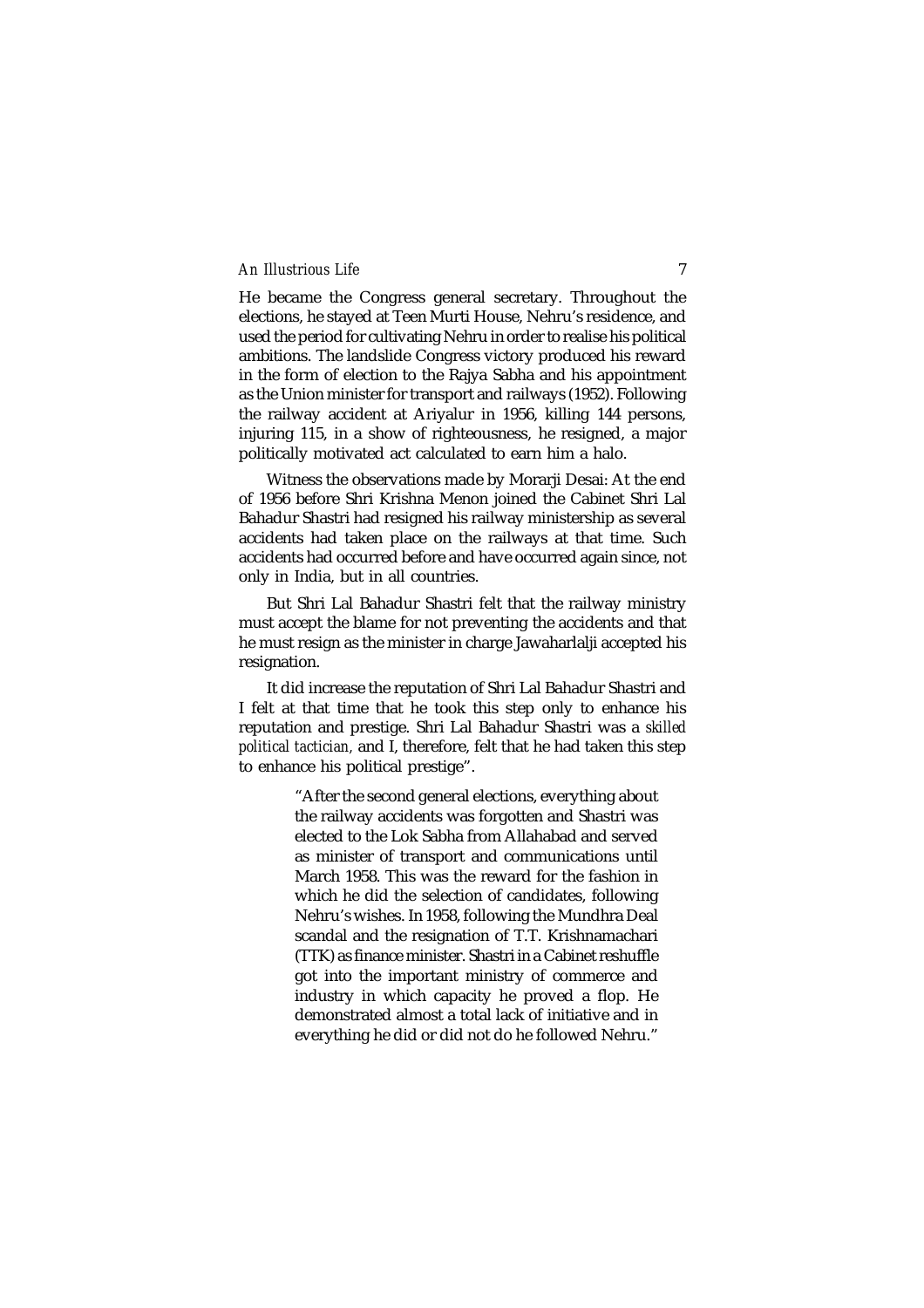### **Home Minister**

By February 1961, Pant's health began to deteriorate and Shastri became acting home minister On March 7, Pant died and bypassing Morarji Desai, Shastri became the home minister.

Desai has this to say about the event: Some people had felt, after the passing away of Panditji in 1961, that the home ministry should be entrusted to me but I did not think that Jawaharlalji would accept such an arrangement I felt that he was afraid that if the home ministry was entrusted to me, it would increase my political importance a great deal. Ultimately it was entrusted to Shri Lal Bahadur Shastri who always carried out Jawaharlalji's wishes and did not do anything which he did not like.

"Here also the contrast between Shastri and Pant whom he replaced was sharp." Shastri seemed furtive as he slipped unnoticed on to the government front bench Pant's entrances always sent a stir through the huge hall. The Emperor Akbar could not have commanded more deference. The contrast was even more marked when Shastri rose to speak in a small monotone. The words were lost in the hubbub of heedless legislators. Pant, on the other hand, always held Parliament spell-bound. It seemed as if Oliver Wendell Holmes had been replaced by the Clerk of the Court."

As home minister, Shastri never rose to the challenge the job posed. His performance was lacklustre and he displayed lack of initiative in moments of crisis. In November 1962, he became panicky and is reported to have told a colleague that NEFA, Assam, and northern Bengal would all be occupied by the Chinese and that he was preparing to have the oil Walls in Assam blown up. He had to took after law and order, internal security, the central reserve police, the political department, the intelligence bureau, the language question, the centre-states relations, the All-India Services, major appointments in the high courts and the supreme court as also in the union public service commission, the minorities problem, and a hundred other vitally important issues.

Either he followed the orders or instructions given to him by Nehru whose mere wish was a command to him, or he was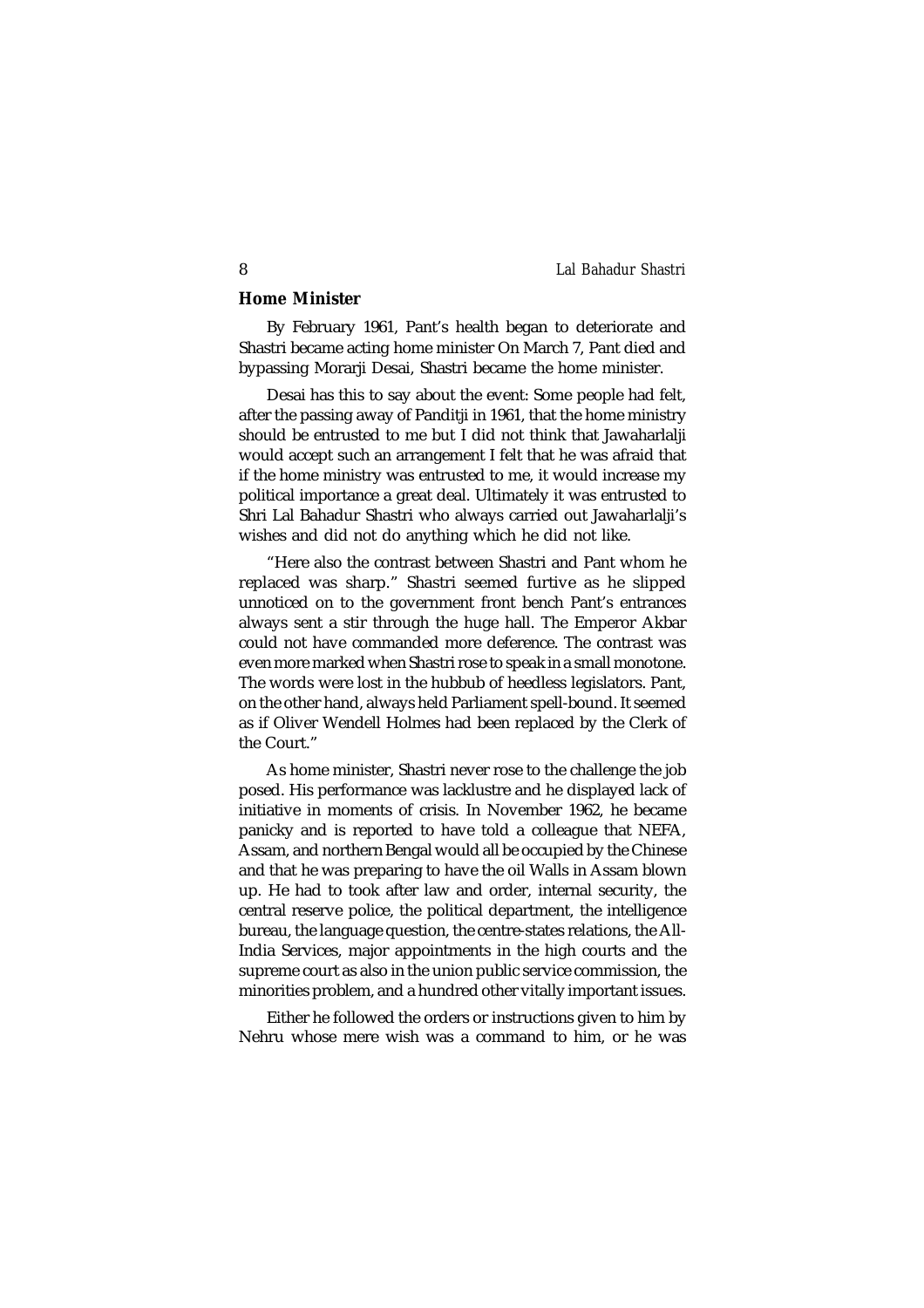overawed by the old ICS bureaucrats— V. Vishwanathan, L.P. Singh and Hari Sharma. Vishwanathan was "the *de facto* home minister except on the rare occasions when Shastri intervened to overrule his lieutenant." L.P. Singh looked after the administrative services while Hari Sharma was charged with the government of the Union Territories This triumvirate ran the home ministry but it was Vishwanathan, the home secretary, who was "the uncrowned King of India."

As for Shastri, he rarefy visited the home ministry until 5 or even 5.30 p.m. and that only to sign on the dotted lines or to meet visitors upto 11 p.m. in the South Block labyrinth. Normally, he got up at 5.30 a.m. did some yoga exercises which he gave up after his first heart attack in October, 1959 and then met the visitors at his residence, at 1 Motilal Nehru Place which, long before he woke up resembled "a metropolitan railway station at rush hour." As one observer put it Waiting there, you feel as if you were at the crossroads of India. Turbaned Sikhs, dhoti-wearing Congressmen, and half-naked sadhus are among the flood of audience-seekers who fill his sitting rooms and spill out into the garden.

When Shastri is ready, he receives each caller individually rather than having them come in delegation as Pant used to do. He rises to greet each visitor, he would not dream of lying on his couch, let alone allowing petitioners to kiss his feet. Despite the milling throng outside and the other pressures on him (he is) always calm, courteous, and seemingly unhurried."

But despite the trying time he had with the visitors, he never lost his cool. He was always anxious to appear fair and very humane and tended to treat an individual as an individual rather than part of the mass By this technique, he rose from the position of nobody in the Congress to fourth rank in the hierarchy by 1960, immediately after Desai. Just because he entirely depended on the able and experienced ICS officers, he avoided all controversies which attend a decision taken by a minister independently and at his own.

Shastri preferred to be non-controversial and "to stand in the wings of the party leaving the centre of the stage to Nehru." His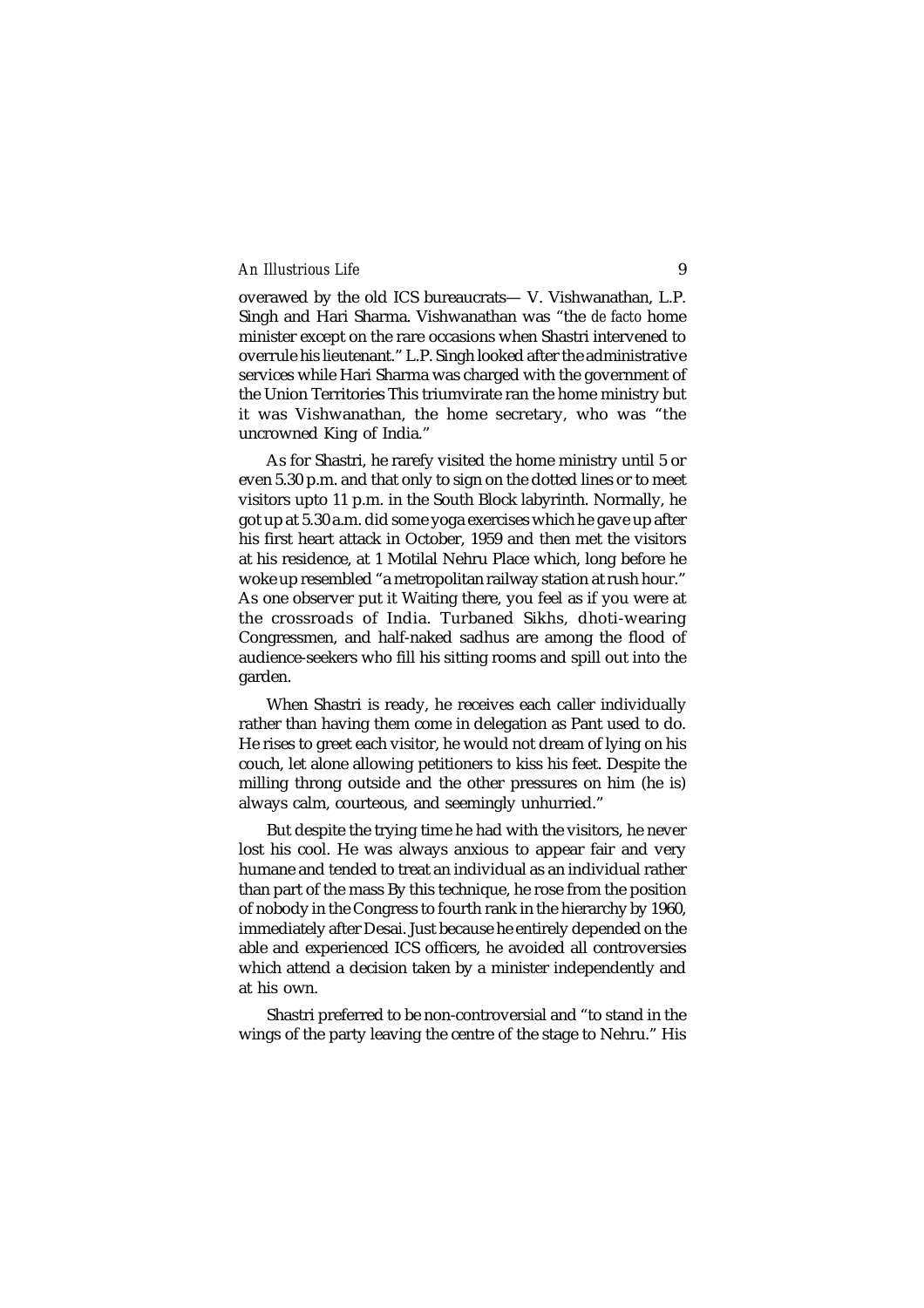admirers and kinsmen built up the legend of his administrative ability, he himself remaining "a middle-of the-roader ideologically" and building up "a growing following among the rank and file." Gradually, he gained the reputation of being "a man of the people" and "a pure man".

Before he became the home minister, on the question of Nagaland to be declared a state within the Indian Union, Shastri as also Pant had supported Nehru. In 1959-60, Phizo-had come out with the demand of an independent Nagaland and the Nagas began to set up an independent rebel government. The Naga rebels were getting sympathy from other Nagas and the Indian army was not given full freedom to suppress the rebellion by means of force.

In 1960, Nehru called a conference of the representatives of the Assam Government in which the views of Assamese and Naga people were presented. Nehru suggested the separation of Nagaland from Assam and making it a separate state. Desai opposed it on the ground that giving separate statehood to such a small population would lead to demands for separate states from different parts of the country and the unity of India would be endangered Both Pant and Shastri kept quiet.

Nehru told Desai that if there were demands from other parts for separate states, those could also be considered Nehru had his way. Desai writes: This convinced me that Jawaharlalji had prior discussions with them and had taken their consent."

As home minister, Shastri's astuteness came into full display on the question of language dispute in the Cachar district of Assam. In late June and early July of 1960, language issue ignited the long-smouldering economic jealousies in Assam. The backward Assamese-speaking majority had always resented the fact that the Bengali-speaking minority held the best jobs and also dominated trade and commerce.

The Bengali resistance to the Assamese language being declared as the sole official language of the state was used as a pretext for a wholesale assault on the Bengali community About 45,000 Bengalis became refugees of whom about 40,000 went to West Bengal. On July 4, the police opened fire on a crowd in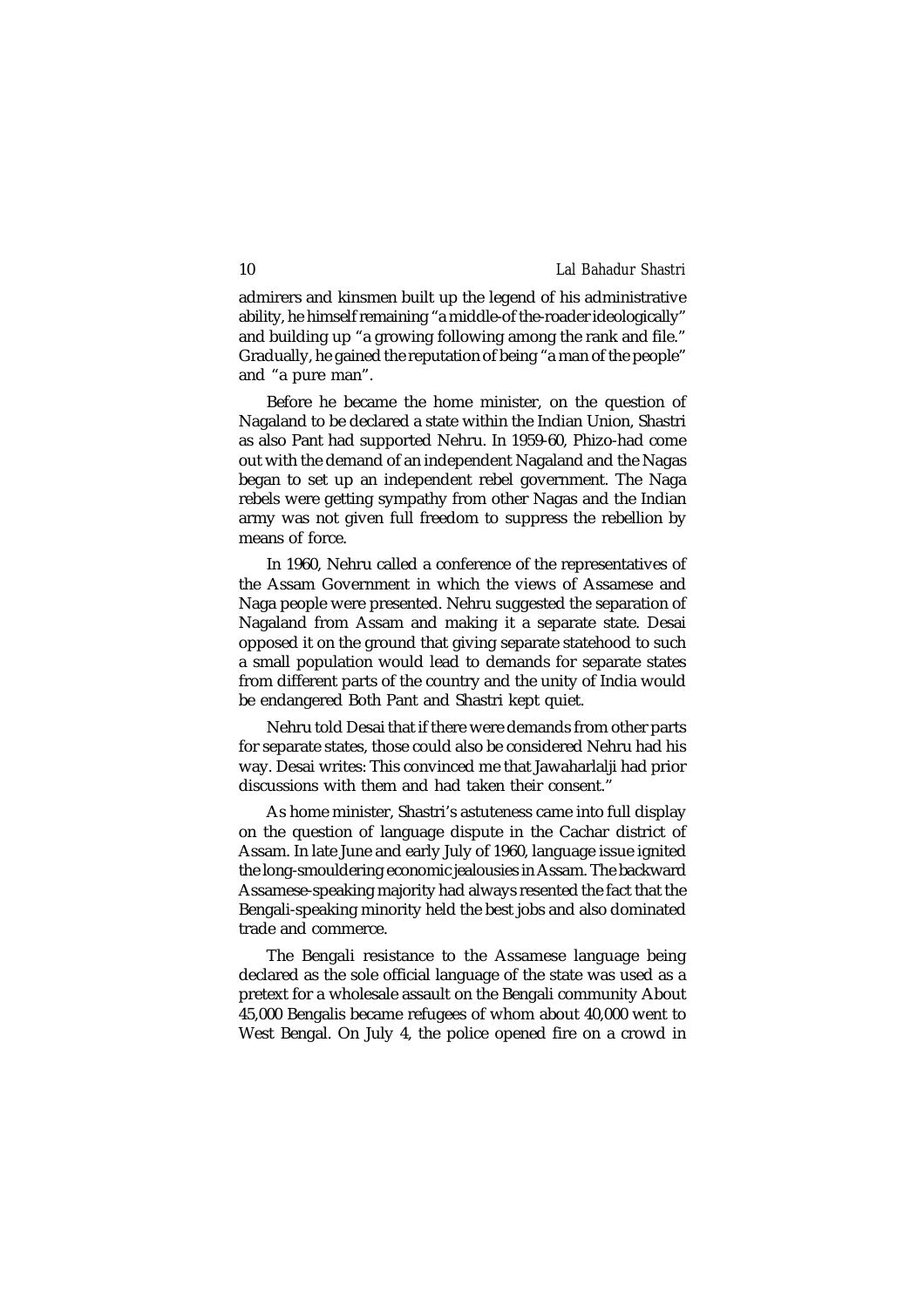Gauhati killing one student and injuring six others. This made the anti-Bengali frenzy "a hurricane of violence'. At least 500 Bengalis were killed in cold blood and many more hundreds injured. An ashen-faced Nehru walked among the hordes of the homeless during a tour of stricken villages After the death of Pant eight months later, violence erupted again on 19 May, 1961 when the Bengalis agitating for the recognition of Bengali as an additional state language of Assam clashed with the police so that 15 persons were killed and 80 injured.

When the police opened fire on a crowd of 2000 Bengalis in Cachar district the result was hartals in the Bengali areas in Assam. On May 24, hartal was observed in Calcutta and other West Bengal cities. Shastri flew to Cachar. He "Went on probing and pursuing this thing until people started thinking in terms of human tolerance and their obligations to the country. It required tremendous patience: he to convince all groups of his own deep sincerity and firmness".

Shastri listened to different view points As he put it "I have the capacity of understanding different view points. I kept an open mind. I talked to different sets of people." Shastri returned with a permanent solution acceptable to all. It was based on the use of English, Assamese, and Bengali languages for different purposes. Correspondence between Cachar district and Assam Government headquarters began to be conducted in English and both Assamese and Bengal were now used in Cachar government offices and schools with preference for Bengali as the language of the local majority. This 'Shastri formula' ensured communal harmony in Assam. Cachar district was now represented in the Assamese Cabinet.

# **Strong and Self-respecting**

Courage and self-respect were two virtues, which took deep root in him from his childhood. While in Kashi, he went with his friends to see a fair on the other bank of the Ganga. On the way back he had no money for the boat fare. His self-respect did not allow him to ask his friends for money. He slipped from their company without their knowledge. His friends forgot him in their talk and boarded the boat. When the boat had moved away,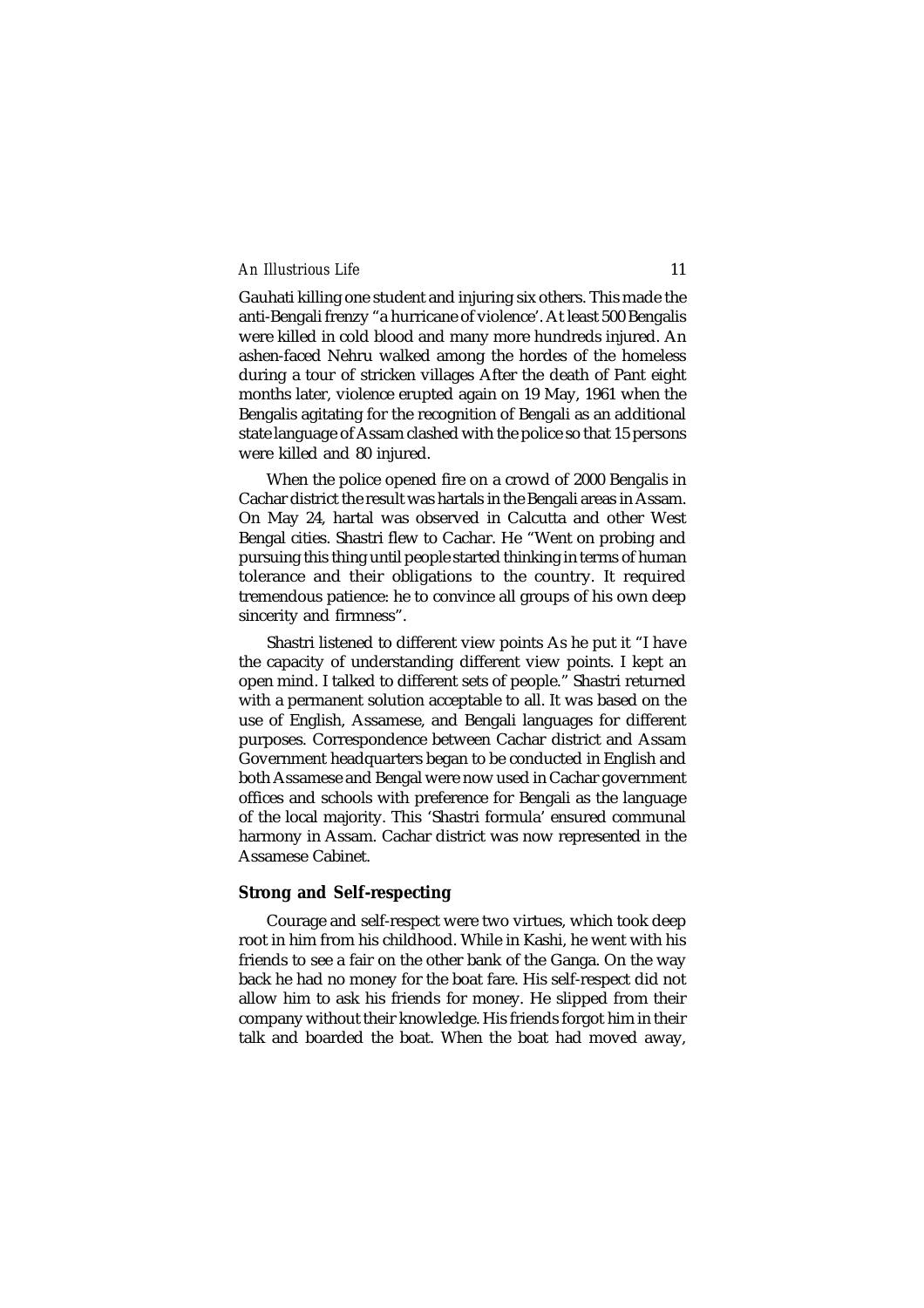Lal Bahadur jumped into the river; as his friends watched breathlessly he swam to the other bank safely.

Though Lal Bahadur was, a man of small build, he was unusually strong. His moral strength was even greater. As in water so in life he swam quite successfully. Twice he was about to be drowned but was saved. It is said that when he was saved the second time, he had his teacher's three-year-old baby on his shoulders.

Lal Bahadur acquired virtues like boldness, love of adventure, patience, self-control, courtesy and selflessness in his childhood.

Even as a boy he loved to read books. He read whatever books he came across, whether he understood them or not. He was fond of Guru Nanak's verses.

He used to repeat the following lines often:

"O Nanak! Be tiny like grass, For other plants will whither away, but grass will remain ever green."

# **Education**

Lal Bahadur was only ten years old when he came to Banaras for his studies. The maternal uncle of Shastriji had been living at Banaras and that was what made him shift there for his schooling. He studied at Harin Chandra High School, Banaras and Kashi Vidyapeeth.

In the year 1926, Shastriji secured a first class degree of Shastri in Philosophy. Shastriji was very much impressed by the personality and spiritual greatness of the Principal of the Vidyapeeth. It had a lasting impact on the personality of Shastriji for all times to come.

In fact, if we may say so, Dr. Bhagwan Das, the great Principal moulded the personality of Shastriji through his own example of high class morality and spirituality. The giants like Acharya Narendra Dev, Acharya J.B. Kriplani, Sri Prakasa and Dr. Sampurnanand were the teachers in the Kashi Vidyapeeth. Shastriji was thus one of the luckiest persons to have his education, academic or otherwise, under the charge of these great personalities. Shastriji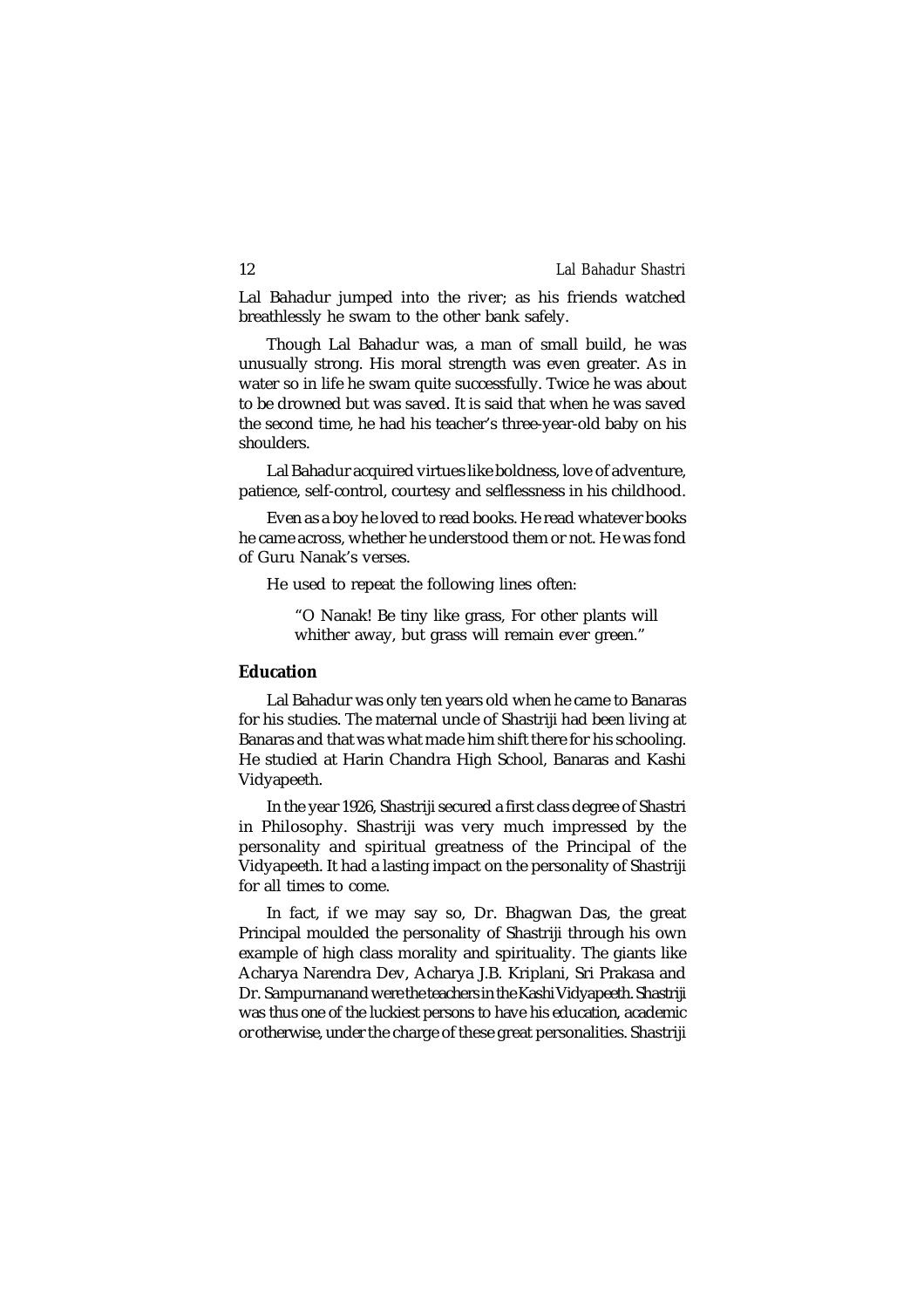was born and brought up in the holy cities of Banaras and Allahabad which shaped his mind and personality into an orthodox, moral purity and humility.

### **Marriage**

In the year 1927, Shastriji was married to a great lady by the name Lal Mony (Lalita Devi) of a famous town Mirzapur (U.P.). The only thing which Shastriji accepted as dowry in his marriage was a charkha and a little yam. It is a historical fact that Jawaharlal had been a very close associate of Lal Bahadur Shastri. Lal Bahadur had the good fortune of watching Jawaharlal Nehru unfurling the flag of independence on the banks of Ravi in the year 1929.

In the thirties, Shastriji joined service in *the* Municipal Board at Allahabad. Shastriji could remain there only for a short span. In the year 1930, at Gandhiji's call, Shastriji participated in the Salt Satyagraha and was arrested and sentenced for two and a half years. He utilised his period of detention in as best a manner as possible and had gone through the biographies of great leaders as also the political philosophies of Kant, Hegal, Laski, Marx, Lenin, etc. He also translated into Hindi the autobiography of Madam Curie.

# **The Lesson**

An incident, which took place when he was six years old, seems to have left a deep mark on his mind. Once he went to an orchard with his friends. He was standing below while his friends climbed the trees. He plucked a flower from a bush.

The gardener came in the meantime and saw Lal Bahadur. The boys on the trees climbed down and ran away. The gardener caught Lal Bahadur. He beat him severely.

Lal Bahadur wept and said, "I am orphan. Do not beat me."

The gardener smiled with pity and said, "Because you are an orphan, you must learn better behaviour, my boy."

The words of the gardener had a great effect on him. He swore to him, "I shall behave better in future. Because I am an orphan I must learn good behaviour."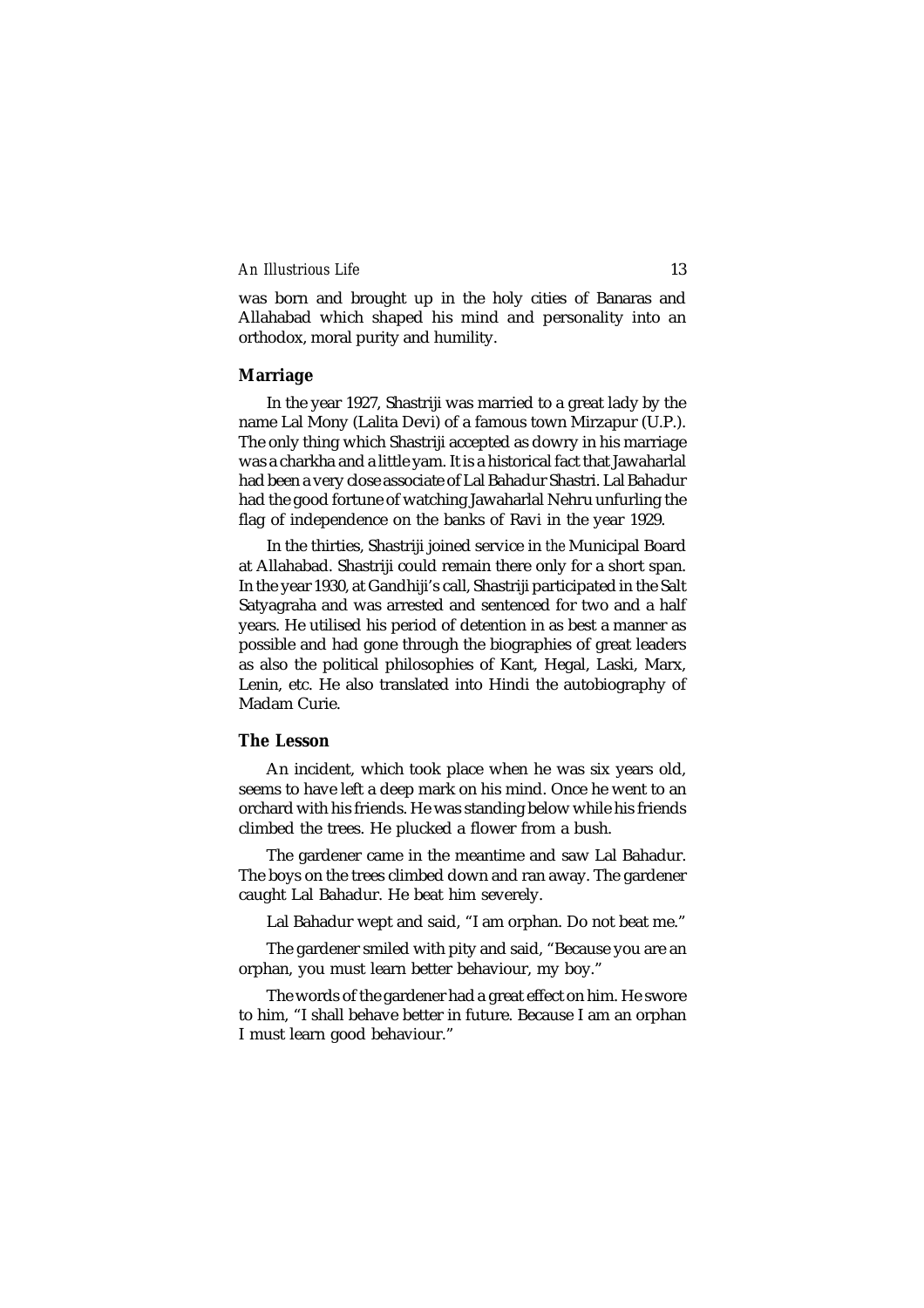Though short he was not timid at school. All boys were friendly with him. Like the grass he always looked fresh and smiling. Not only during his school days but also in his later life he did not hate anyone. It seems he used to act in plays at school. He played the role of Kripacharya in the play 'Mahabharatha'. Kripacharya was in the court of Duryodhana and yet was loved by the Pandavas. Lal Bahadur Shastri had acquired the same worth.

# **Death**

Lal Bahadur Shastri, who had earlier suffered two heart attacks, died of the third cardiac arrest on 11 January, 1966. He is the only Indian Prime Minister, to have died in office, overseas. Lal Bahadur Shastri was the first person to be posthumously awarded the Bharat Ratna, (India's highest civilian award).

# **Great Moral Character**

On his early life he need not dwell much, because it has already been touched upon by those who have written about him, specially the swimming of the Ganga incident. Having lost his father as an infant, his mother's influence was strong upon him and to the very end he faithfully followed the advice she had given him when he had announced his intention of joining the freedom struggle: "Think well and decide, but once having decided, never turn back."

From an early age he was involved in the National Movement, and to the end of his life he remained a member of the Servants of the People Society founded by Lala Lajpat Rai. This member-ship had a deep influence on him and instilled the spirit of service which was so characteristic of him.

Like others who took part in the freedom struggle, he had his share of suffering and sacrifice. But, as will be mentioned in his letter to me, the help and cooperation of his wife went a long way to make the burden bearable. Of his prison days Shastriji used to say that some of his fellow prisoners had begun to almost dread the days when their family members were permitted to visit them. Very often there used to be reproaches to the effect that you are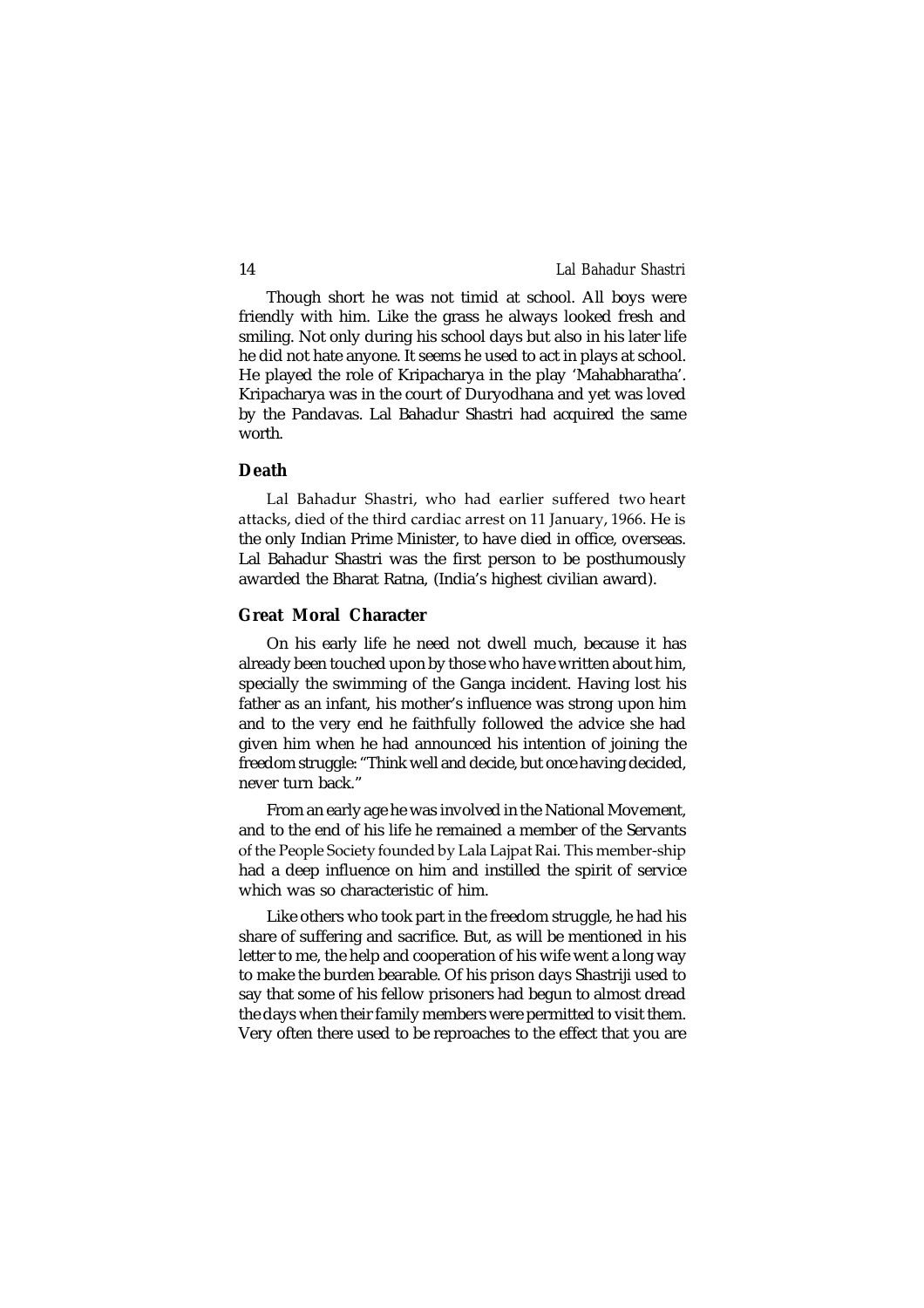sitting comfortably in jail getting two square meals a day, while the family and children are almost starving, and having a bitter struggle for even bare necessities. But Shastriii said that on such occasions whenever he asked his wife whether she was facing any difficulty she used to smile broadly and say "None at all. There is now one person less to eat".

But of suffering there was no dearth, which can be illustrated by just one instance, which Smt. Shastri once related. Shastriji was in jail when his little daughter fell seriously ill. The doctors said it was typhoid, and the child was unlikely to survive. Even so, Shastriji was unwilling to apply for parole; but at the intervention of some persons the jail authorities permitted him to visit his dying daughter.

Perhaps happiness at her father's presence made the child linger on and on and delayed the inevitable end. Came the last night, when the next morning Shastriji had to return to prison. Smt. Lalita Shastri was faced with the terrible prospect of having to arrange herself for the funeral rites of her child. As she said' "All that night I kept praying to my God. Other mothers pray for the long life of their children; I was praying for the death of mine. God heard my prayers, and the child passed away in the early hours of the morning, and Shastriji was able to perform the last rites before going back to prison".

However, to come to Shastriji himself, the lasting impression one has of him is his essential goodness. He was in every sense of the word one of God's good men, full of compassion and the milk of human kindness. Never did he wish ill to others, and he always recoiled from giving pain.

For one who was the Home Minister and Prime Minister of India he could not always avoid doing so, but never did he consciously desire it. And whenever he did come to know of any hurt caused to somebody by any action of his, he agonised over it, sometimes to the extent of making himself miserable. Always, and to all matters, he sought to bring the healing touch.

His goodness found its base in his gentleness and humility, his simplicity and shining integrity. The last few years of his life were those of constant rise, but the pleasures and privileges of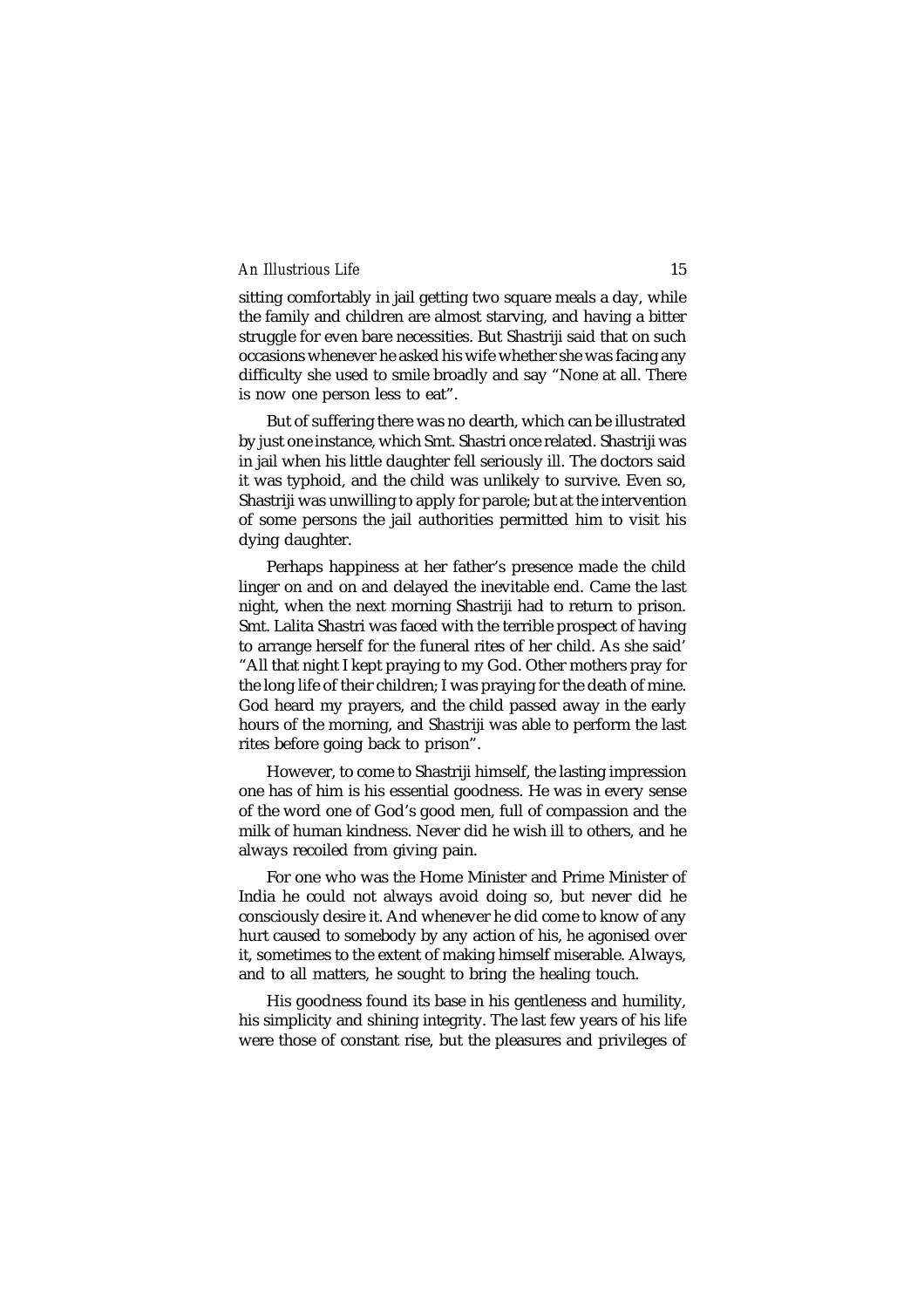office sat lightly on him. One is reminded of the Roman farmer, Cincinnatus who, when the enemies of Rome were at its gates, answered the call of duty and led the armies of Rome to victory, and thereafter returned to the quiet and anonymity of his fields. Like Cincinnatus of old, Shastriji would have been glad to return to his role of a quiet, constructive worker.

In his own quiet, humorous way he put it very nicely when after laying the foundation of Mangalore Port as Minister without Portfolio in early 1964, he visited Bangalore. He was presented with a Civic Address by the Bangalore Corporation, on which occasion the Congress President, Shri Kamaraj Nadar, was seated by his side. In the Address, after the usual complimentary sentiments and phrases, there was a reference to Bangalore's problems—the need for more roads, housing, water, civic amenities, etc. and above all the need for more funds for which the Minister's help was solicited.

When it came to Shastriji's turn to reply, he thanked them for the honour done to him. Then he went on to say: "You have referred to some of your problems, with which I am in full sympathy. But why have you addressed them to me, because I am only a Minister without Portfolio.? At one time I was the Home Minister of India, and I thought I was a big and powerful man. But, along came a man called Mr. Kamaraj, and he said, 'I have a Plan'. As a result of that Kamaraj Plan, I found office and power vanishing away from me.

However, constituted as I am, accepted this change without getting upset, and was settling down to my befitting role of a quiet, constructive worker. But suddenly Panditji fell gravely ill at Bhubaneshwar, and then along came this man, Mr. Kamaraj, once again and told me. "You have got to help Panditji". So he took me by the ear and brought me back into the Cabinet, though this time as a Minister without Portfolio. So you see (pointing to Shri Kamaraj), this is where the real power resides. So why not address your problems to him?"

More seriously however, he outlined his philosophy and approach to life in a letter dated 6th October 1963 sent to me in London. After four and half gruelling years with him I had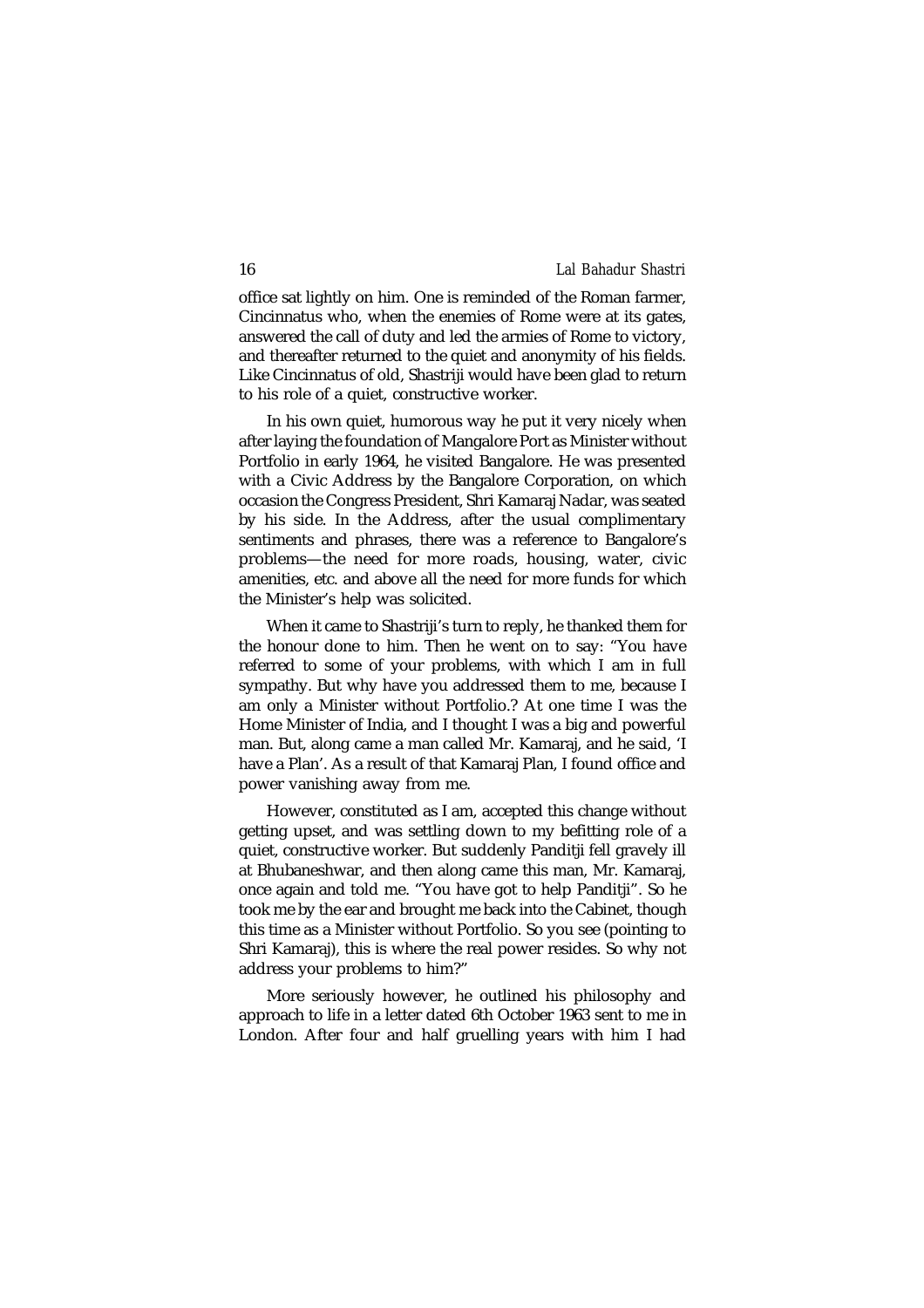managed to get away to the UK on a Nuffied Foundation Fellowship in May 1963. Shortly thereafter came his resignation from the post of Home Minister under the Kamaraj Plan. Knowing full well his family circumstances and the difficulties he must have been facing. I had written a very feeling letter to him. In reply to that came this intensely moving letter of October 1963, which, so far as I know, is the only expression in writing he ever made of his general philosophy and approach to life.

Lal Bahadur Shastri

I, York Place

New Delhi October 6, 1963

My dear Rajeshwar Prasadji Namaskar,

I had received your letter of the 2nd September, and yesterday I also received your letter of the 28th September. I am sorry I could not write to you earlier. I have been extremely busy during the last one month. There was the election of the new Chief Ministers and the formation of their Cabinets, etc. and these took a great deal of time. We have not yet been able to resolve the disputes in Uttar Pradesh. The situation there is causing concern. Our colleagues in U.P. do not seem to realise how much harm they are causing to the State. They are so preoccupied with their individual rivalries.

Panditji wanted very much that I should continue on my post. He mentioned this several times, but I myself wished to leave office. I had always been feeling uncomfortable in my mind about giving advice to others and not acting upon it myself. The speed with which we in the Congress are going down is sometimes frightening. Government administration in the districts is rapidly reaching a low level. No strong opposition party has been able to emerge. In these circumstances if some of us in Government come out and do something, then this relinquishing of office should be welcomed.

So far the signs are not very favourable. But it is hardly surprising that such a big step should give rise to some doubts and hesitations in the beginning. For those of us who are regarded as experienced and elders, this is a testing time. I feel that the fault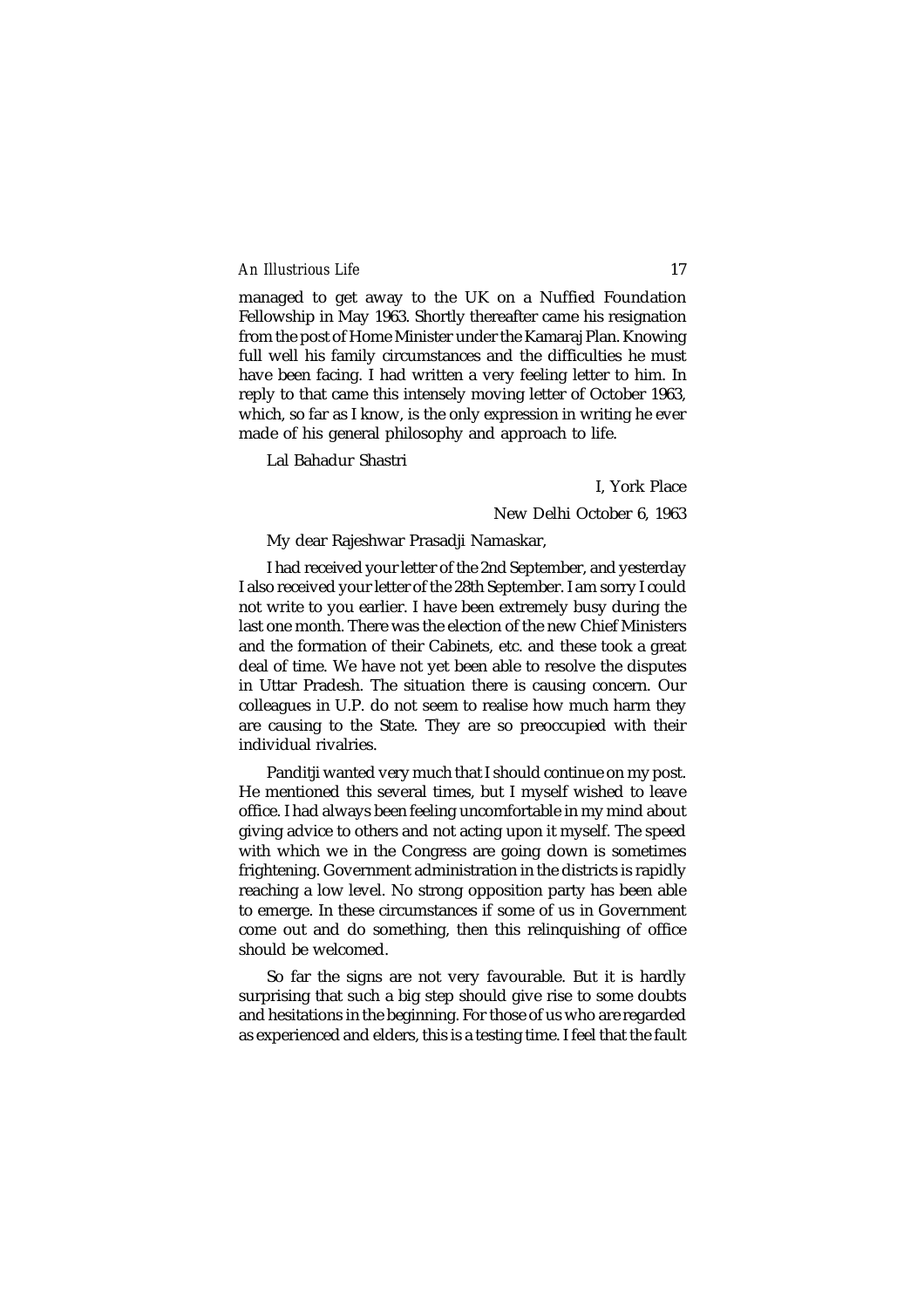is ours and not that of our Congress workers in the states or the districts. The next few months will show just how much utility we will have outside. I am not without hope.

Difficulties and hardships in the household will have to be put up with. A person learns to adjust himself. I have not yet shifted from my house but I shall be going to a smaller house. We have reduced one vegetable dish, as well as milk, and have started washing some of our clothes ourselves. I am using Ramji's car and shall put in the petrol myself. We shall have to be careful in respect of other things also. I have left office twice before also and this is the third time. This time there are a few more facilities than on the previous occasions. Hari is also now employed. There is also the Parliament allowance. It is, however, a fact that the burden of expenditure has greatly increased. The truth is that the help and cooperation of my wife is most sincere and without parallel, and I get great strength and support from her. So we shall manage somehow. It is natural for you to be concerned. It is perhaps better not to think too much about what may come. I believe that whatever he does, we should accept cheerfully.

# *Hariye na himmat, bisariye na Ram ko Jahi vidhi rakhen Ram, Tahi vidhi rahiye*

Do not lose heart and forsake Ram.

In whatever manner he chooses to keep you

in that manner should you learn to live.

On the 2nd of October, all of us went to Rajghat. It was the same familiar scene except the new constructions which had come up around the Samadhi. The memory of Gandhiji brings one close to tears. All of us are consumed by the desire for comfort and office. The feeling of service and dedication is so much less evident in office. Gandhiji's renunciation was utter and complete. The story of his life is summed up in the beautiful verse of Kabir:

# *Das Kabir jatan se odhi, Jyon ki tyon dhar deeni Chadariya*

Thy servant Kabir used this coverlet with care and left it just as he found it

At Rajghat Panditji recollected that it was my birthday also. The conversation which took place has been reported in *Navbharat*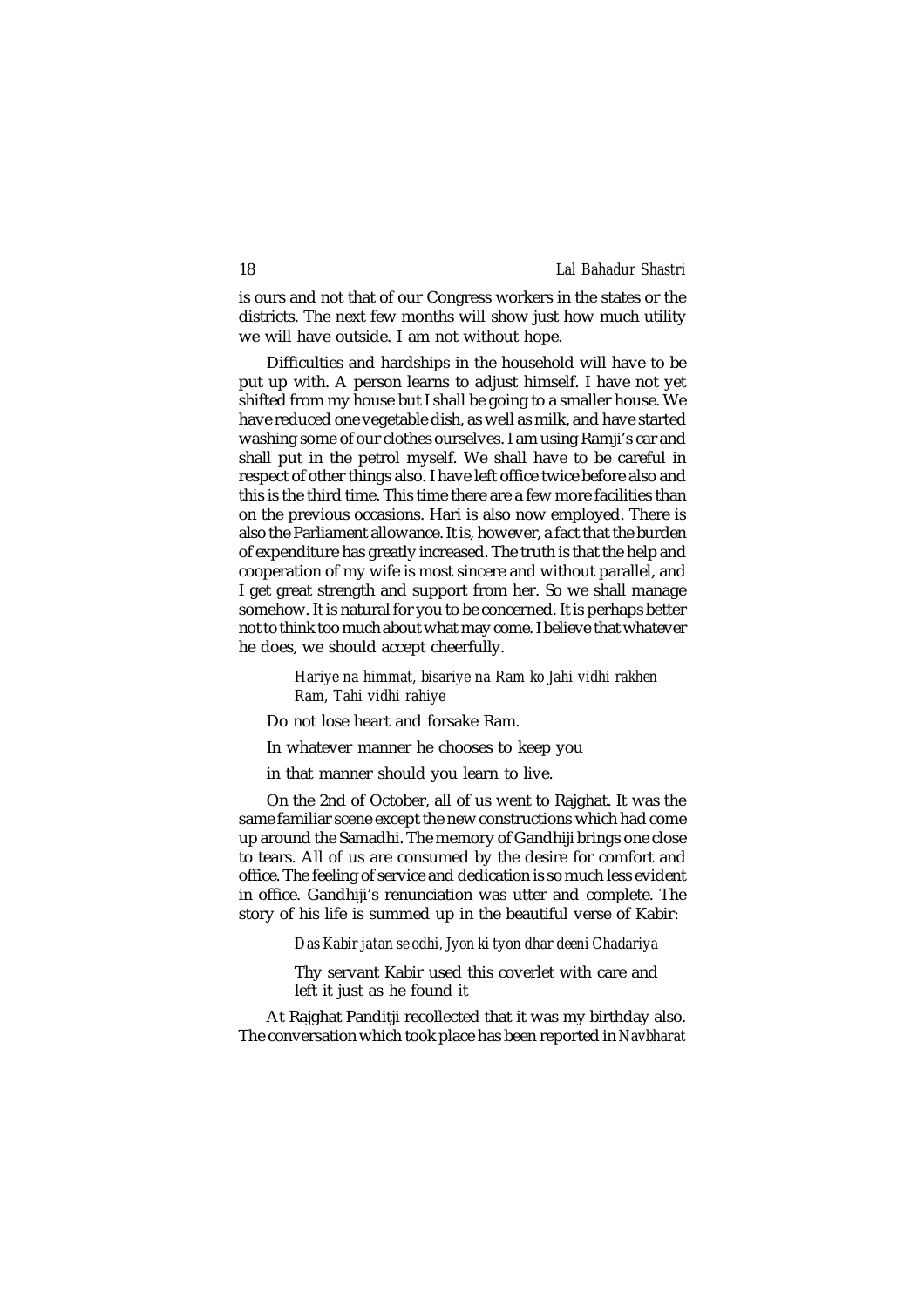# *as* follows: Gandhi's birthday is everyone's birthday

New Delhi, 2nd October: This morning at Rajghat, Shri Nehru asked Shastriji "I hear that today is your birthday?" Shastriji, who does not ordinarily make any mention of this fact, replied, "Today is the birthday of Gandhiji, and hence it is not only mine but everyone's birthday."

I am glad to know that you and your wife are keeping good health and are happy. You will come back with new experience and new knowledge. You will be of even greater utility to Government and to the country. I am sure that you would have put every moment to the best possible use. I would like to convey, even at this stage, the congratulations and felicitations of all of us.

Ajay, Alok, Ravi and Anshu are all well. They came here and had their meals with us on two occasions. We also met them when we went to Maheshwar Prasadji's house for dinner. They are all living happily, although they must be missing you both and looking eagerly forward to your return. You and perhaps more than you, your wife, must also be longing to see them again. She must be wondering why the date for return does not come sooner.

I met your elder brother also. Maheshwar Prasadji is still in the Home Ministry.

Ail else is well.

Yours

(Sd.) Lal Bahadur

Shri Rajeshwar Prasad, IAS 7, Prince Albert Road, London, NW-I

# **Endearing Qualities**

#### *An Interesting Account*

One of Lal Bahadurji's most endearing characteristics was his utter simplicity—simplicity in thought, word and deed. This used to be exemplified in his dress itself. There is a humorous and endearing example of this. Once the closed collar black coat of 'pattu' that he used to wear on formal occasions had got so worn out that even the weave was becoming visible. To replace it the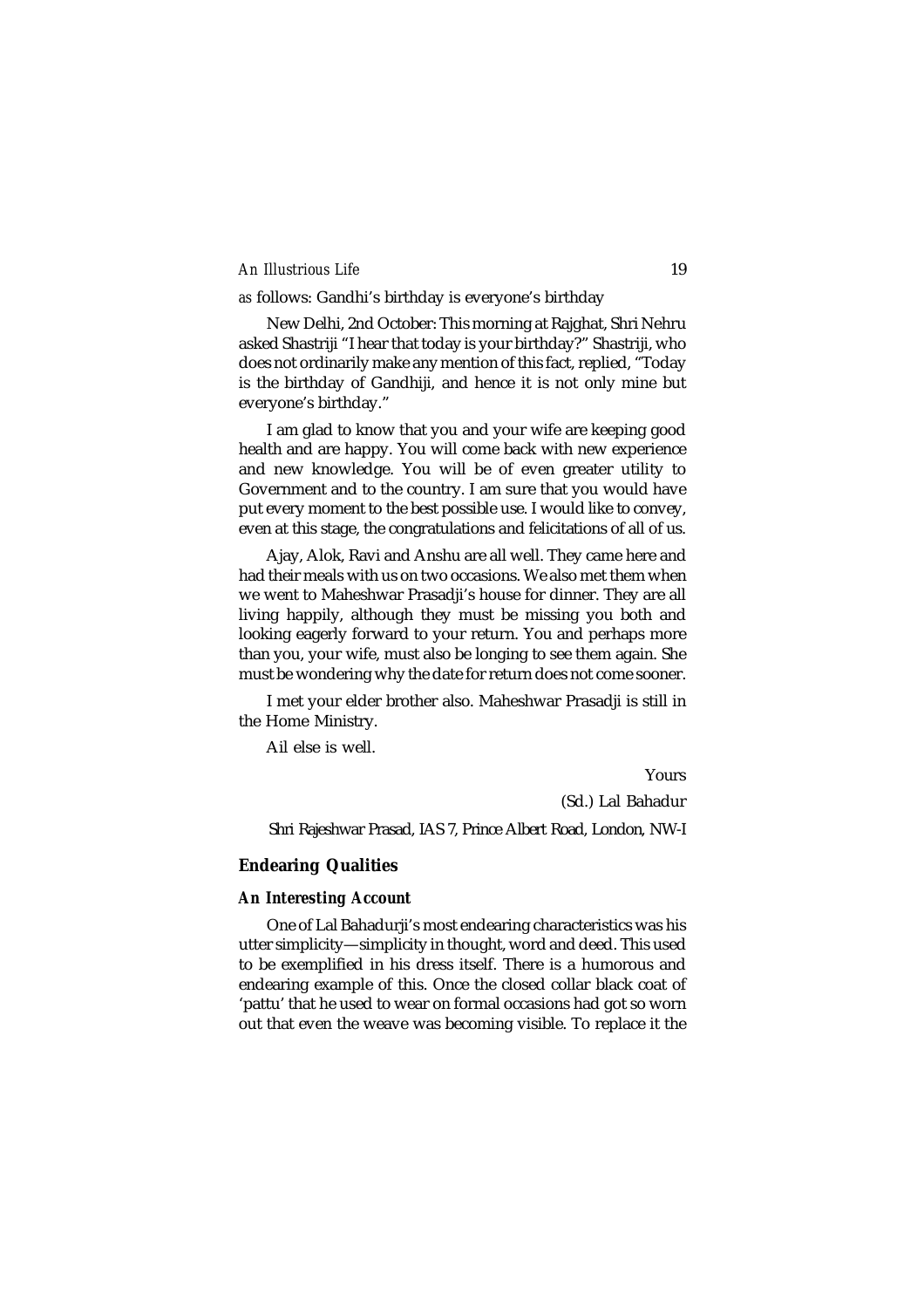family got a black pashmina coat made to the measure of the old coat. But when Shastriji was shown this, he reacted sharply and firmly refused to wear anything so bright and shining. Since he was going to Calcutta to attend an important dinner where the Prime Minister (Pt. Nehru) would be present, the old pattu coat, all mussed up at the tailor's, was hurriedly got dry-cleaned, and both the coats were put into his suitcase and sent off to Calcutta. When the time for the dinner came. Shastriii put on his old coat, but having just come from the dry cleaner's it had a very strong, almost unbearable odour.

Seeing his desperation we persuaded him to lay it aside, and put on the new black pashmina coat for just this once, which he reluctantly did. But all the way in the car he kept saying. "These people (the home people) act so thoughtlessly *(Nasamjhi se)* and get this son of coat prepared for me. What will people say when they see me wearing this *chamkili bharkili* (shining, exotic) dress. So I will go quietly to some corner of the hall and try to be as inconspicuous as possible." But the moment he entered the hall, the first person he ran into was none other than Pt. Jawaharlalji himself. Panditii took a good look at him, and then placing his hands on both shoulders brought Shastriji into the light, and then gave him a big whack on the back and said, "Lal Bahadur, you are wearing pashmina.

Now you are becoming fashionable." Shastriji, who looked as if he was praying that the earth would open up and swallow him, was just able to mumble: "Ji, I did not wear it. She (meaning Smt. Shastri) put it in my suitcase." Upon which Panditii gave him another whack on the back and said: "Well, one day she will put a pair of *paijamas* in your suitcase, and then you can start wearing *paijamas also".*

But Shastriji would never agree to wear *paijamas,* so wedded was he to his *dhoti* The only occasion when he did wear them was at the Rashtrapati Bhavan dinner in honour of the Queen of England in 1961, when his daughters, who were keen on getting a first-hand account of the glamorous young Queen, virtually lifted and put him into a pair of *churidar paijamas* to attend the Rashtrapati Bhavan formal dinner.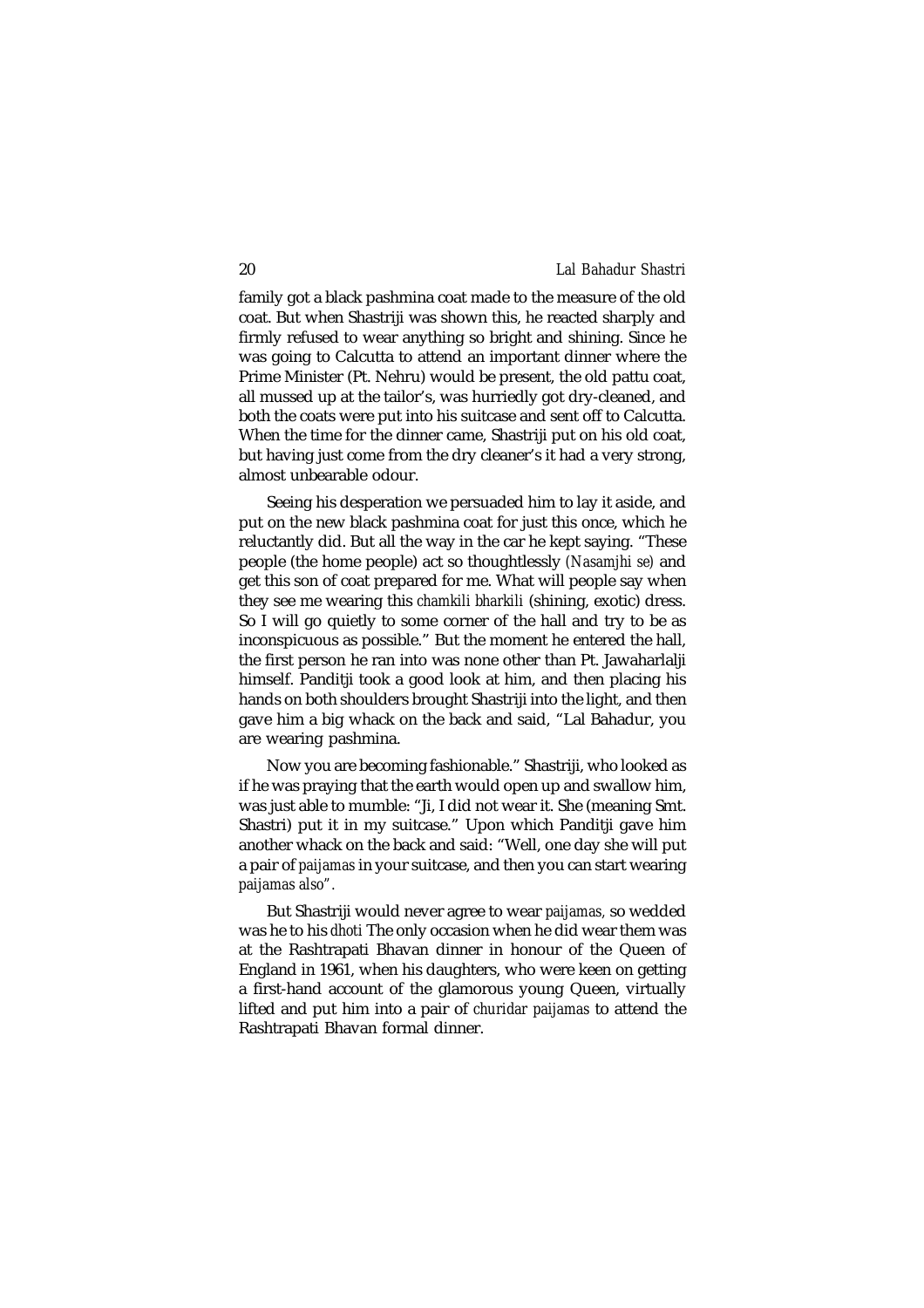*As per an Account:* Even when he was the Minister for Commerce and Industry, when there was not only the opportunity but also the necessity for the Minister to go abroad. Shastriji would avoid going, because he did not want to wear anything other than the dhoti. It was in vain that I kept trying to persuade him to make some foreign visits, because if he went then I could go loo.

But Shastriii used to say that it would be difficult to manage abroad wearing a dhoti, and he would not wear anything else. When I pointed out that Gandhiji used to go abroad in a loin cloth, he said that Gandhiji's case was quite different, he was in a class by himself; but he himself would rather forego the foreign visits than give up his *dhoti* And so in the giant Ministry of Commerce and Industry with unlimited opportunities for foreign travel. I used to gnash my teeth in impotent rage and keep putting up to the Minister almost daily files for clearance of officers going abroad to all the five continents and seven seas, while the head of the Ministry himself was unwilling to stir a foot outside India. It was only much later, after he became Prime Minister and could go anywhere in his *dhoti* that Shastriji began to experience the pleasures of travel abroad.

"This simplicity in dress used to communicate itself to us, who worked in close proximity to him. One felt very uncomfortable wearing a suit and tie before him. Not that he would ever say anything, unlike some others, for instance Pt. Govind Ballabh Pant. When Panditji was Chief Minister, U.P. after Independence he had been invited by the U.P. ICS-IAS Association to address their annual gathering. Panditji, his head and hand shaking owing to his ailment, looked around the room with all the officers in their best suits and colourful ties, and his first remark was: "*Desh ke sare bandhan khul gaye, kintu aap logon ke gale ka bandhan nahin khulpaya". (*The country has been freed of all its bonds, but the bond around your necks still remains.) Shastriji would never dream of making any such remark, but his love of utter simplicity spoke for itself. I still remember one particular occasion when I felt acutely embarrassed. My wife, Aruna, who until that time had not given up her hopes of making a colourful personality out of so colourless a person as myself, thought that what I lacked in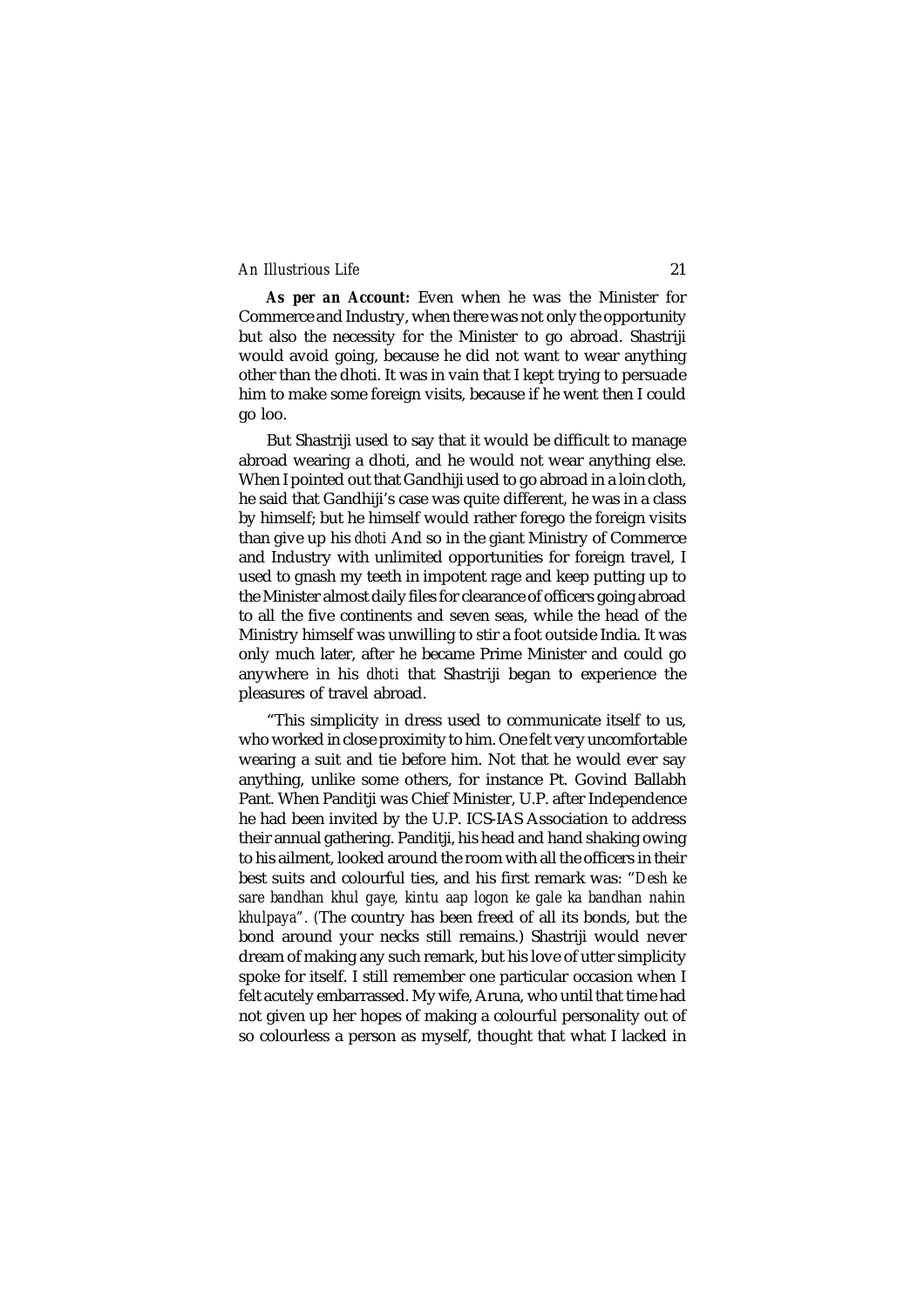internal sparkle could be made up by external colouring. Amongst some clothes she had got prepared for me was a very bright blue dressing gown with some striking motif on it, which may have resembled flowers or even stars. So eye-catching was it that I was careful never to wear it in Shastriji's presence. But once when on tour with him, I was woken up around midnight by the Minister's PA who said that the Minister was working in the next room and wanted me in connection with a certain file. I was wearing a *paijama* suit, and it would have taken too much time to get dressed all over again; so rather reluctantly I put on my bright blue dressing gown, flowers and all, and went into his room. He was looking towards the door, and at the sight of the apparition which entered, he gave a start as if something had struck him between the eyes. Yet, thereafter, he said not a word: but whenever he looked at me, a faint smile kept playing on his lips, and I could hardly have felt more embarrassed had I gone there in the nude.

"Another of his lovable characteristics was his courtesy and consideration for others. This is something that knew no bounds, and the greatest as well as the humblest felt completely at home with him. One had only to meet him to succumb to his charm.

"I recall my own first meeting with him on the 11th January 1959, when he was the Minister in charge of the then giant Ministry of Commerce and Industry, and I had come to take over as his Private Secretary. I hardly knew him at all, because the only occasion I had come into contact with him was when I was District Magistrate, Etawah in U.P. in 1955-56, and he had come on a brief one-day unofficial visit as Railway Minister. I had just received him at the Railway Station in the morning and seen him off at night. And now, at the instance of the then Chief Secretary, U.P., Shri Govind Narain, I was coming to work in such close proximity to him. Shri Govind Narain as Home Secretary, U.P. had worked closely with Shastriji when he was the Police Minister, and at the latter's request to send him an officer in whom he could have the utmost confidence, he (Shri Govind Narain) overcame my reluctance and persuaded me to go. Shastriji was already one of the big names in the Congress and the Government and I could not help feeling a little nervous and wondering how I should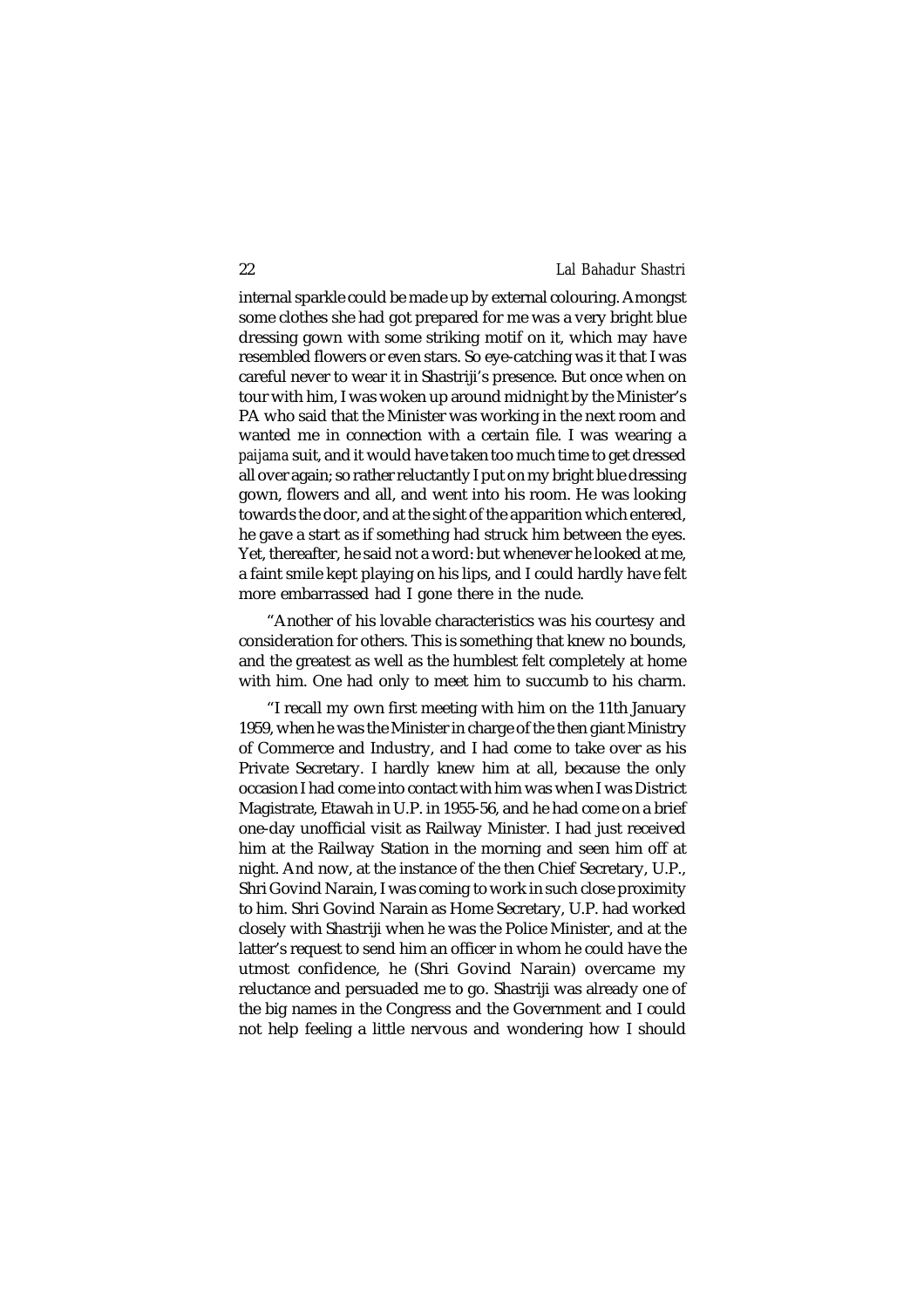conduct myself, and how I should thank him for reposing so much confidence in me, and so on. But the moment I entered his spacious room in Udyog Bhavan, the Minister rose from his seat, walked round the table and came up to me, and shook hands warmly. Before I could get in a word to thank him, he thanked me for having agreed to work with him. I was left dumbfounded at the transparent modesty and innate courtesy of so big a man.

"That this was not a one-time show, but was something deeply inherent in his character and personality, I saw for myself times without number during the seven years that I worked with him. In all that period I can scarcely recall an abrupt or peremptory order from him like "Do this" or "Don't do that". It was generally in a question form, or a gentle hint upon which you had to act. For instance, when going on tour he used to say something like: "I am going next week to Calcutta, would you like to come along?" Now the relationship of the Minister and his Special Assistant is like the relationship of Mary and her little lamb: "Everywhere that Mary went the lamb was sure to go". So there was never any question of liking or disliking; it was just the Minister's gentle way of putting it. But lest there be any misunderstanding that this was an indication of softness on his part, I shall recount later how this gentle phrase was more in the nature of a commandment written on stone.

"Likewise, whenever he had to call me to his residence late at night or very early in the morning, the phraseology used to be something like this: if it is not too much trouble, could you come over at 6 a.m. or "If it is not inconvenient, could you stay on a little late and finish the draft". Most of the time the remark was in question form, and the burden of proof was entirely on you, to say that it was no trouble at all, or that there was no question of any inconvenience. Once, when I had worked on an important draft speech at his residence till about 2 a.m., I completed it and laid it on his table, and coming home I told my wife that the meeting in Vigyan Bhavan is only at 10 a.m. So please do not wake me before 9 a.m. But the next morning she shook me awake at 6 a.m. and when I protested, she whispered: "What am I to do? The Minister is sitting just outside in the verandah". This was one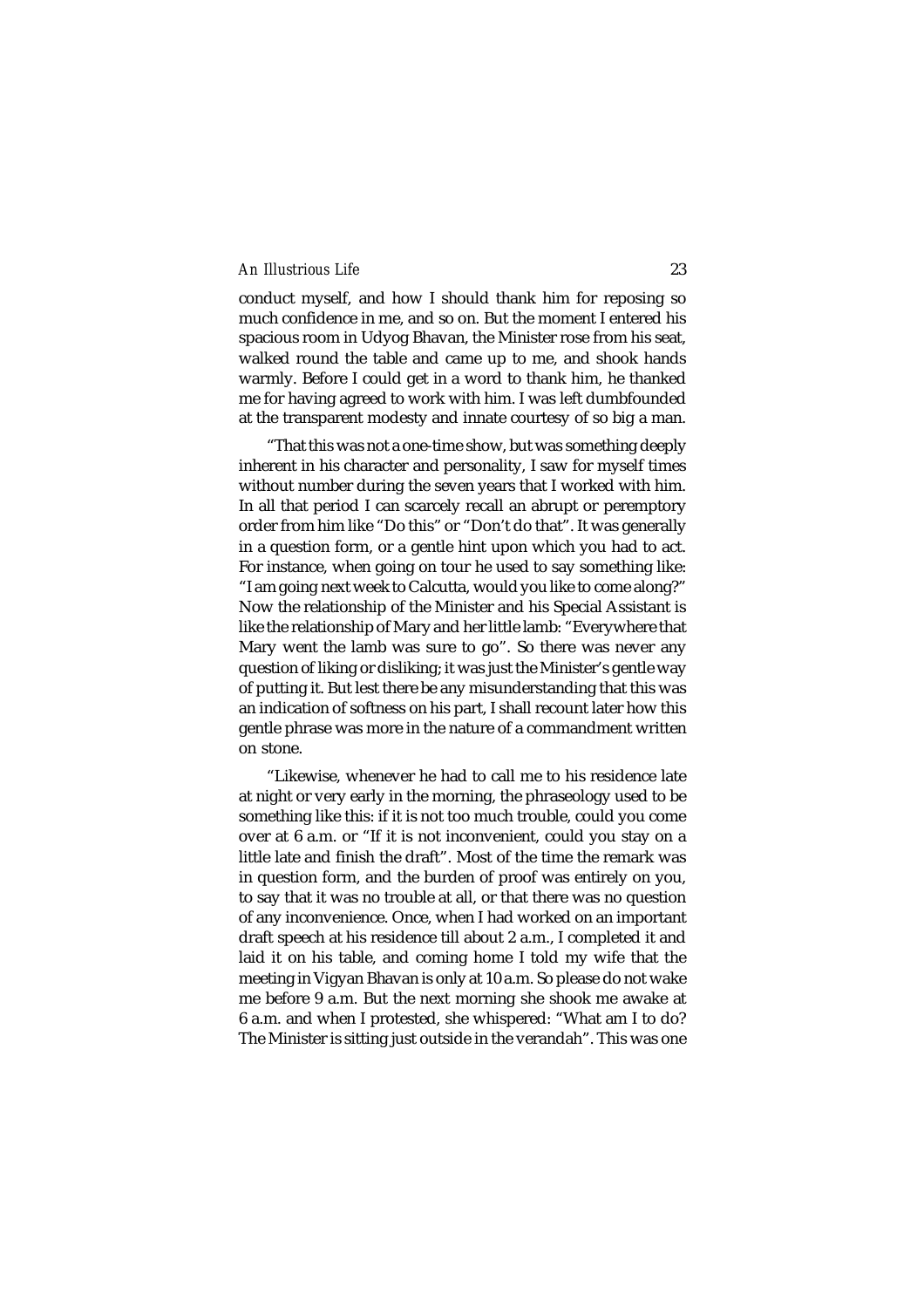of those small D-II Meena Bagh flats where the bedroom door opened out into the small front verandah. I jumped out of bed and rushed out—albeit this time without my blue-flowered dressing gown—to see the Minister sitting patiently in the verandah. On seeing me, he remarked: "I am sorry to disturb you again so early in the morning when you were sitting up till so late last night. But there are one or two important points that I wanted to clarify. Since it would have been too much trouble for you to come again so early, I have come over myself." What could one say to a man like that?

"When he was Home Minister he used to sit at his semicircular table in South Block, where there was room at the table for only one chair—his own. I used to stand alongside and help him with the files. Generally, this used to be quite late at night, after 10 p.m. or so. After sometime he used to say: "You also sit down". Where was I to squeeze in a chair for myself at that semicircular table? So I would say: I have been sitting all day and am tired of sitting. I would like to stand for a while". He would resume his perusal of the files, and then suddenly he would push back his chair and say: "I am also tired of sitting. Let me also stand for a while". And so with both of us standing at the Home Minister's table, we would continue looking through the files.

"This same extraordinary courtesy and consideration was displayed when we went on tour. On reaching the Raj Bhavan concerned I would go to his room to see whether everything was as he would like it. And then to my amazement I would find that he had gone to my room to have a look at it. He would tell the Raj Bhavan staff. "Please do not mistake him for a PA. He is a senior IAS Officer of U.P. who has done me a favour by coming to work with me" *(Mere' yahan aakar mujh par inayat ki hai).* The richness of the Urdu word can scarcely be matched in English. He used to keep telling his PAs: "I am a Minister and there are so many people to look after me. You should take care of the SA. *"Voh bahut sankochi jeev hain, muh se kuch bolle nahin par mahsoos bahut karte hain"* (he is a somewhat shy and reticent being who does not speak out hut feels things deeply)—which is perhaps correct. Thus, even on these tours I would sometimes ask myself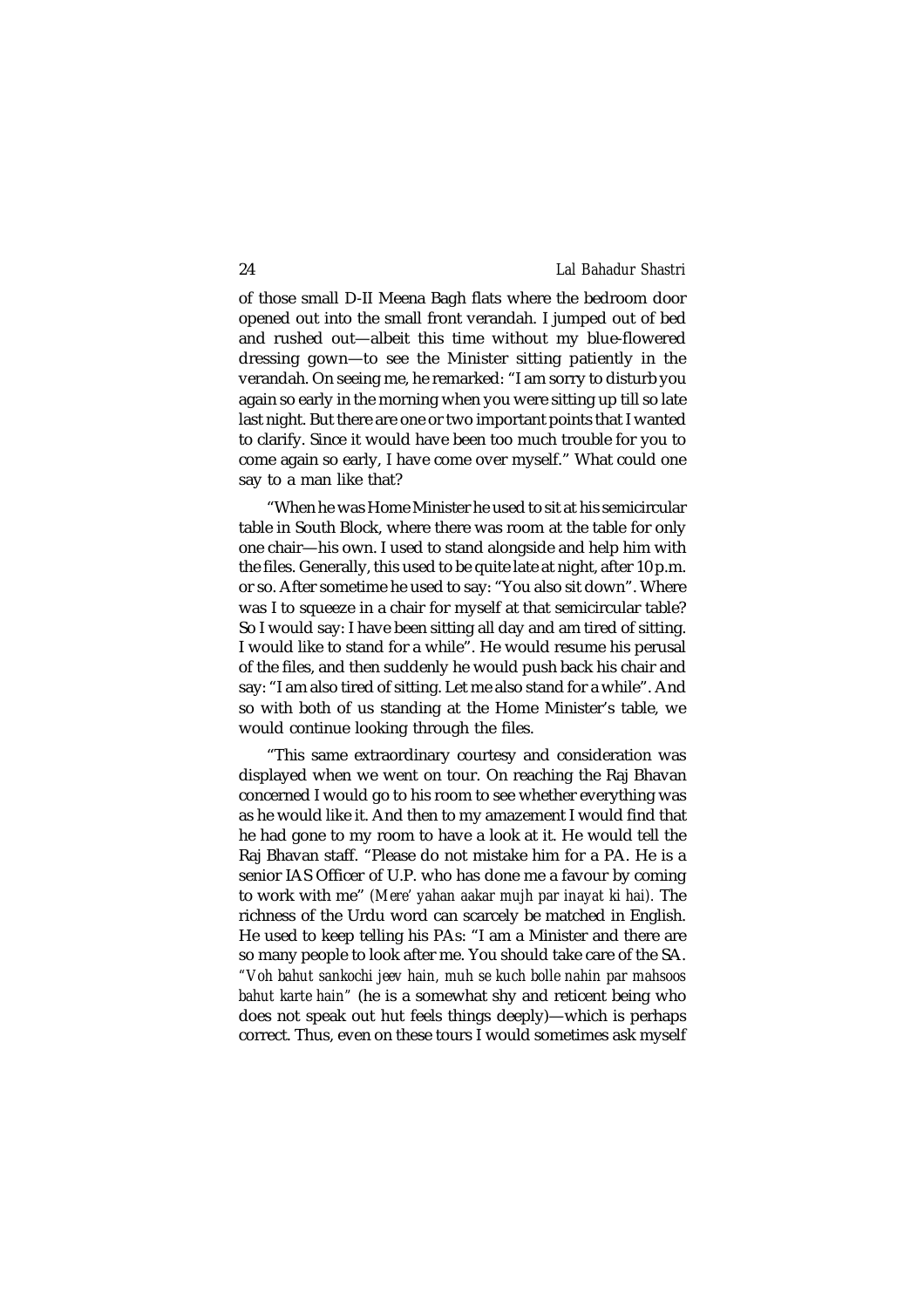in bewilderment whether I was supposed to look after him or he was supposed to look after me.

"Another instance of his extreme consideration is that which he extended to my wife Aruna. In 1960 she and I had gone on a pilgrimage to Gangotri, which included several days of trekking on foot, and I had also managed to cover the difficult and at that time dangerous route to Gomukh the real source of the Ganga, from where I had brought back a little of the sacred water. Shastriji had been camping at that time in Dehra Dun, which is my home, and had seen us off at the start of the trek. When we returned Aruna brought some of the holy Ganga water of Gangotri and Gomukh to Smt. Lalita Shastri. She also mentioned in Shastriji's presence that now her dearest wish was to offer some of these sacred waters from the high Himalayas at the shrine of Rameshwaram washed by the southern seas. Shastriji remarked that when she had already covered the difficult part where no road or proper communication facilities existed, going to Rameshwaram, which was well connected by rail and road, should be a much simpler matter. But in view of the extreme distance involved. Aruna did not cherish much hope of being able to fulfil her ambition early. Imagine her surprise and joy, when a few months later Shastriji sent word to her that he was flying to Madurai to attend the Southern Zonal Council Meeting at Kanya Kumari and she should come along with him in the special plane to Madurai from where he would arrange for her onward journey to Rameshwaram. Hers had been a chance remark about offering the water of these Himalayan shrines in the great temple of the far South, but Shastriji had kept it in mind and at the first opportunity, he took the initiative in helping her to bring her dream to fruition.

"One of the qualities Shastriji will always be remembered for was his humility. He was in every sense of the word an Apostle of Humility, and he remained so till the end even as Prime Minister. There is a great sweetness as well as strength in humility, and Shastriji's humility was one of the sources of his strength. He used to say that from childhood he was attracted by one of the verses of Guru Nanak Dev: *"Nanak, nanhe hi raho, jaise nanhi doob, Aur*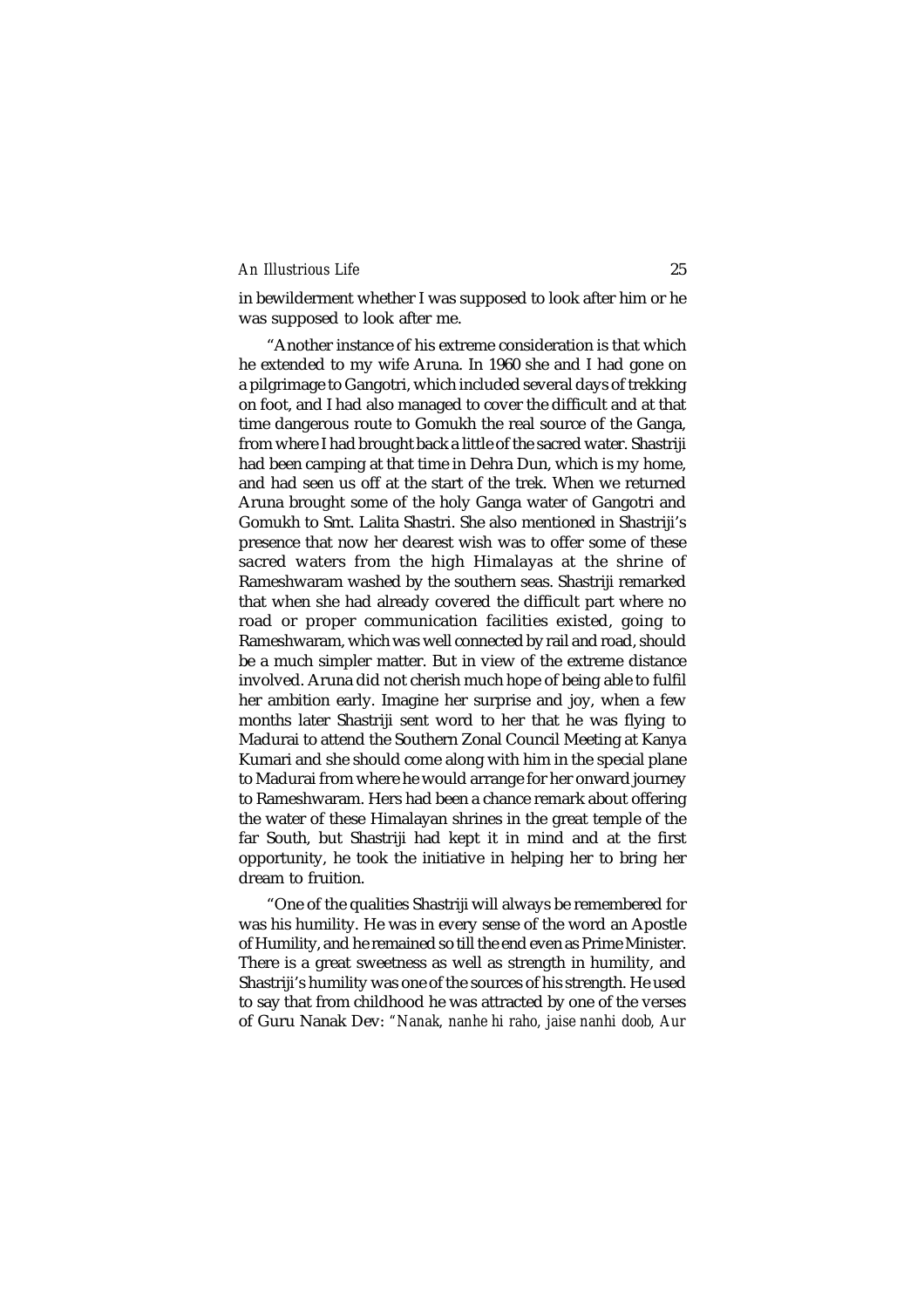*rukh sookh jayenge, doob khoob ki khoob"* (Nanak, be small like the little blade of grass: When the other trees wither and die the grass will continue to remain green).

"I could cite innumerable instances of his humility, but perhaps just one or two will suffice. Once as Home Minister he was in Calcutta and had to catch the flight back to Delhi. It was the evening rush hour, and there was little hope of his completing the long drive to Dum Dum Airport in time to catch the plane to Delhi. The Commissioner of Police said that he would send a pilot car with a siren ahead, so that the Minister could have a clear road. But Shastriji immediately and firmly declined. When some one expostulated, Shastriji said that the Police car would go ahead making a loud noise with the siren, and everyone would think that some big man was driving down, and then they would feel let down to see what "thing" had come along—*Kya cheez chali aiyee hai.*

"On another occasion, as Prime Minister, he was to visit one of the States, but at the last minute he found it difficult to get away. So he rang up the Chief Minister and begged of him to excuse him (PM). But the Chief Minister was naturally cut up and he pleaded with Shastriji: "Please do not disappoint us. I have made really first class arrangements for your visit". To which Shastriji's instinctive response on the spur of the moment was: "Why do you make first class arrangements for a third class person"?

"Perhaps the most touching tribute of all to his humility was by the guard at the gate when his dead body lay in State at 10, Janpath on that cruel night of 11th January 1966. Thousands of people were filing past in silent and tearful tribute, and the guards at the gate had been instructed to see that everyone came in line in single file. But it was observed that people were breaking the line and coming out of turn, and that was causing commotion and confusion. So I went along with the PM's security-in-charge, Shri G.C. Dutt, a Joint Director of the Intelligence Bureau, to the gate, and the Security Chief pulled up the guard for allowing people to come out of turn and break the line. I still remember his reply: "Sir, what can I do? ! keep begging them with folded hands not to break the line, but they keep saying 'Who are you to stop me?